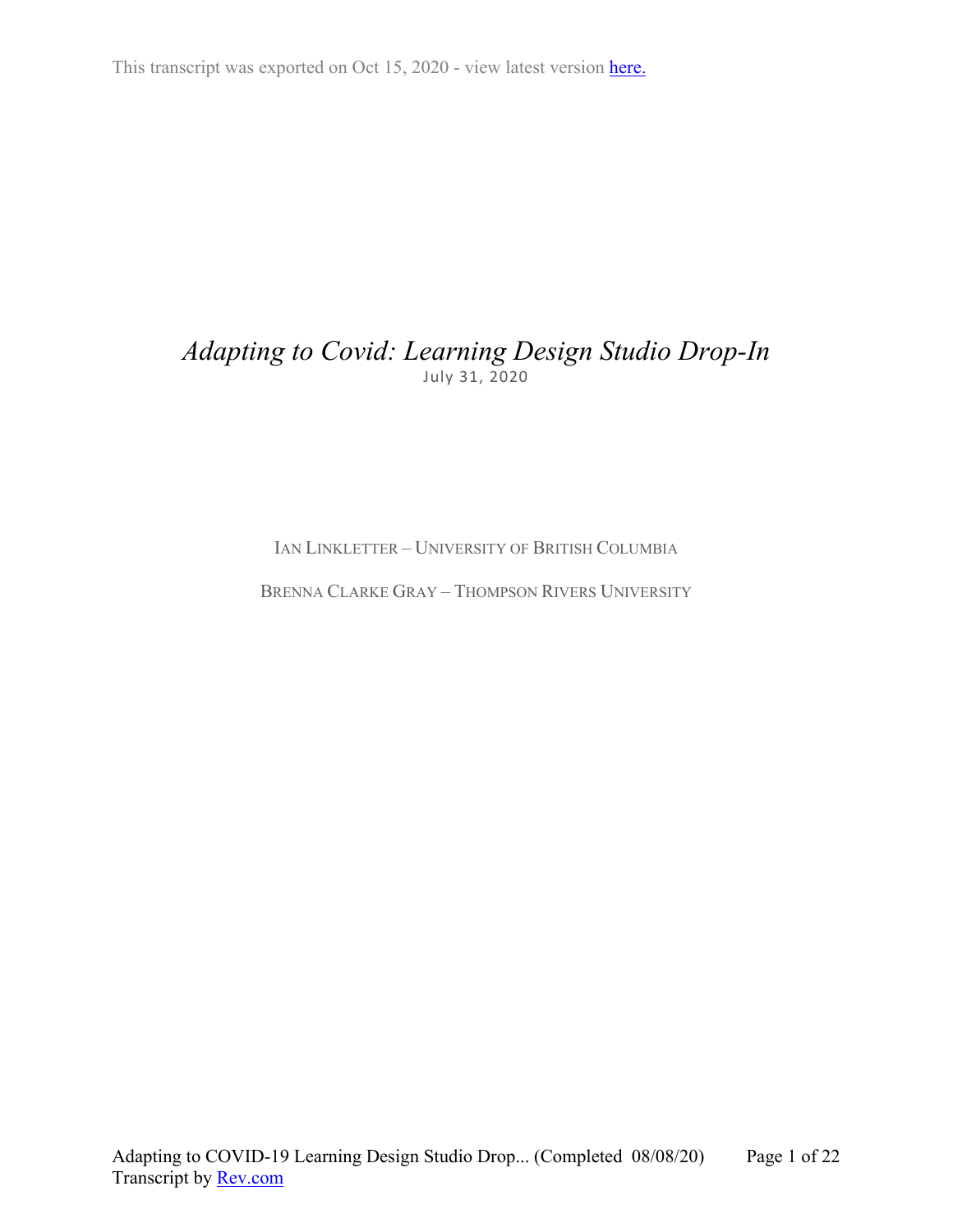# Contents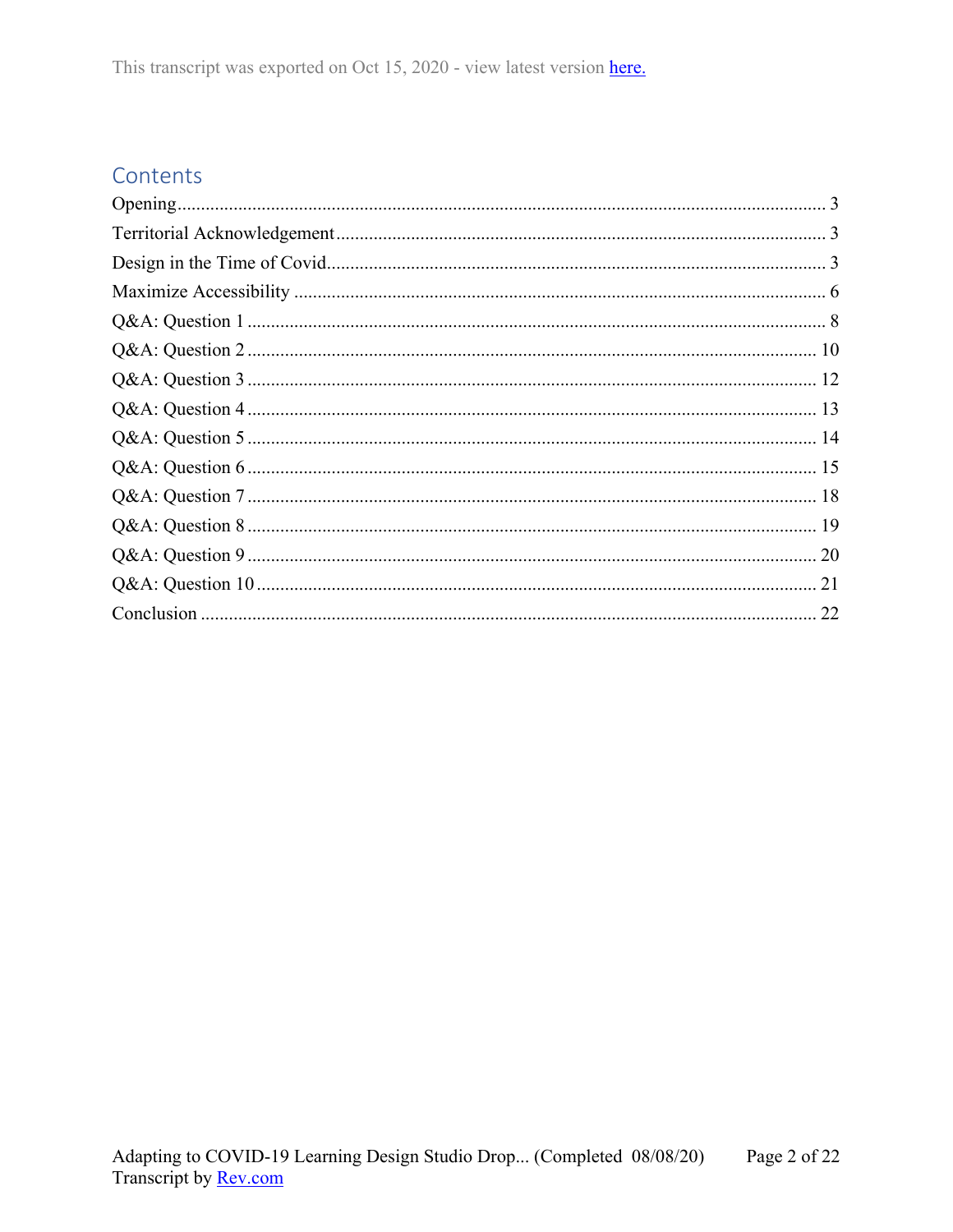# <span id="page-2-0"></span>Opening

# Brenna Clarke Gray:

Hi, everyone. Thanks so much for joining us today. My name is Brenna Clarke Gray. I'm coordinator of educational technologies at TRU.

# Ian Linkletter:

And I am Ian Linkletter. I'm a learning technology specialist in the faculty of education at UBC.

# Brenna Clarke Gray:

And we're here today with a drop in session. So we've got a few framing notes, some things to keep in mind. You can hear my cohost host here in the background, apologies for that. But we're going to set up some parameters, I guess we used to say best practices. Now we're just going to say good things to keep in mind. And open it up to questions really early in the session. So you can ask questions on mic on camera, or feel free to use the chat. The chat will be moderated, so hopefully we won't miss anything.

# <span id="page-2-1"></span>Territorial Acknowledgement

# Brenna Clarke Gray:

Yeah, I guess, shall we jump into it? Paula, could you advance the slide for us? Perfect. Yes. So as Duane mentioned, if you'd like to share the territory from which you're Zooming in today in the chat, please feel free. I'm here from Tk'emlups te Secwempec in Secwempecul'ecw.

Ian Linkletter:

And I'm here on the unceded traditional territory of the Musqueam, Squamish and Tsleil-Waututh Nations.

# <span id="page-2-2"></span>Design in the Time of Covid

Brenna Clarke Gray:

Paula, could you advance again for us? Thanks. So I'm really light on content here today. We've just got two quick slides that we want to set up as frames. We also have some questions that folks submitted ahead of time, which we'll also jump into if that helps people get questions rolling. But I hope that these will serve as a jumping off point for your own questions and concerns. Actually, I just realized Ian, before we jumped into these, we should introduce our guest experts. Would you mind doing that? Totally forgot.

Ian Linkletter:

Yeah. Sure. So let's do a round of introductions for Colin, Florence and Jun, who are expert guests today. If the three of you could let us know your full name, your title, where you're from. Start with you Colin.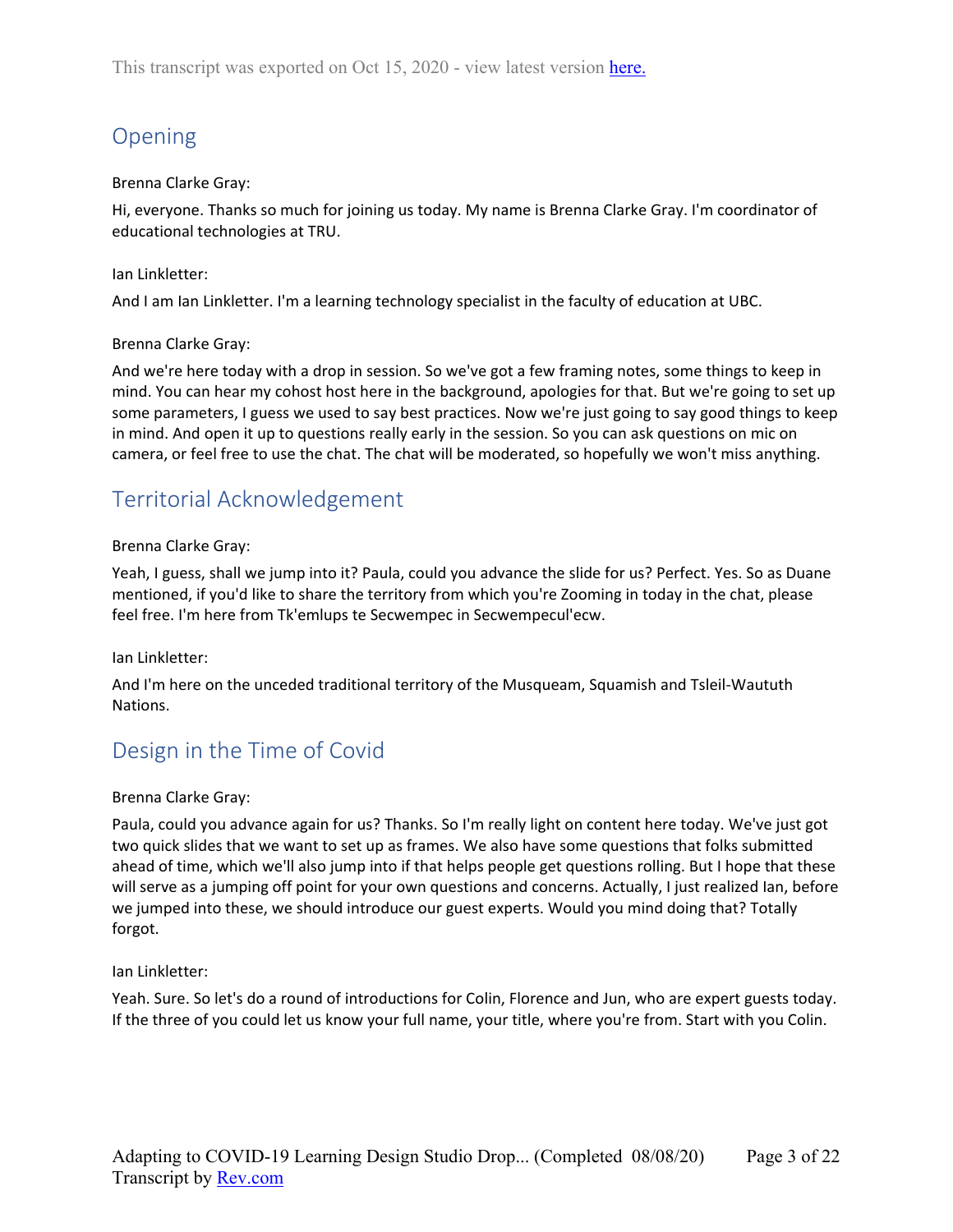# Colin Cheng:

Welcome everyone. My name is Colin Cheng. I'm an accessibility specialist and I work at devil's college Douglas College.

Brenna Clarke Gray: Florence did you want to go next?

### Florence Daddey:

Yes. Thank you. Hello everyone. My name is Florence Daddey and I also work at Douglas College with Colin. I'm a faculty member from the school of community business administration.

Brenna Clarke Gray:

And Jun.

# Junsong Zhang:

Hello everyone. My name's [Junsong 00:02:41]. I work at a Justice Institute of British Columbia right now. I'm an instructional designer. Prior to that, I was a [inaudible 00:02:50] Polytechnic University. And I've seen some folks in this session today. So I'm hoping to chat with you soon.

### Brenna Clarke Gray:

I guess we should talk a little bit about the structure too. So we have these experts upon whom you can draw with your questions. Depending on the questions you ask, we may have the discussion in the large room, or we might suggest a breakout room with one of the experts. So just depending on how nitty gritty, or how detailed, or how long the response might be. So we have the plan to just keep this free and easy and flexible. And if you hear somebody ask a question and we start a breakout room for that question, and you're like, "No, I actually want to know the answer," just let us know in the chat and we can make sure that you get added to that breakout session.

#### Brenna Clarke Gray:

Okay. Now the slides, Ian, I think now I'll do that. Sorry about that. It's our first drop in. Okay. So I think we're trying to think about some parameters around which we might want to anchor our design thinking as we look to our classes for September. And really thinking now about how you're going to build community for your learners in your class. Also something we're going to come back to a lot today is this idea of stripping your course back to its essential components, and particularly making sure you're not over assessing students right now.

#### Brenna Clarke Gray:

Ian I sent you that link and I'm sure you've added it to our resources page. Ian's built a really fantastic resource page for these sessions. And one of the research articles we were looking at, we talked about it in our session last day. So this idea of a course moving from a face-to-face modality in a nursing program, and then going fully online, and basically a content transfer, same course, just gets ported from face-to-face to online. And a follow up study on that course, that series of courses showed that students who had gone into the online modality were spending six to 24 more hours per week on the course material.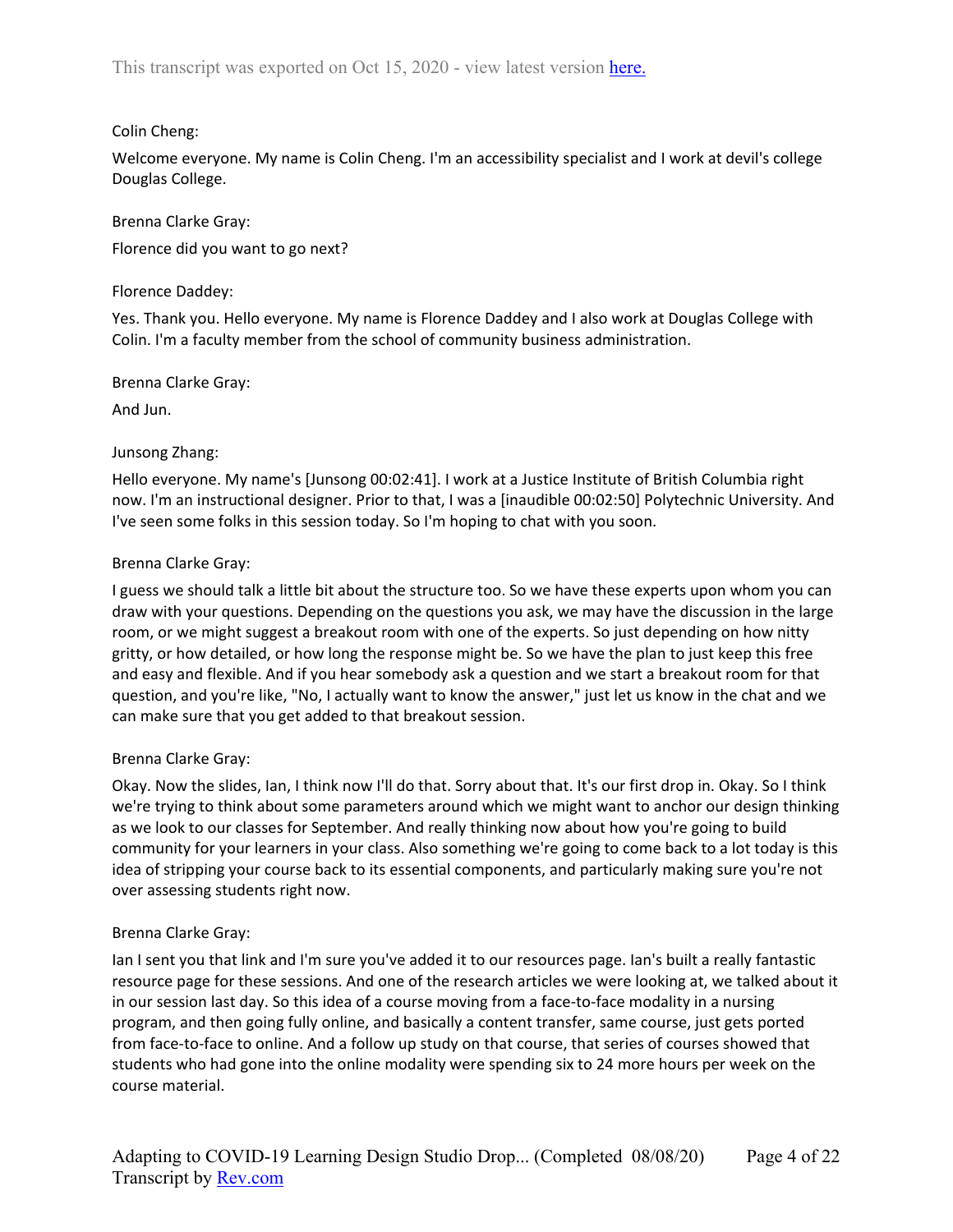So even when we think sometimes we're just doing a one to one transfer, because of the additional time reading, preparing, typing, writing, that's required in most online courses, you can find that students are really doing a lot more work and being over assessed. And we're already in this moment where students are quite stressed and pressed for time as we all are. So it's something to keep in mind is, whether or not there are components of your course that maybe don't need to be there right now.

#### Brenna Clarke Gray:

We're also thinking a little bit about whether or not you're assessing appropriately for the context. So for example, maybe high stakes testing. And I know in some disciplines, you're preparing students for a particular kind of accreditation exam. You don't have a lot of wiggle room here. But if you do have flexibility and choice, now might be a time to replace those high stakes final exams with reflective practice. All our student exams are take home for the most part. They're already at home. They may all actually be collaborative assessments too. Is there a way we can tap into that and use that as a benefit in the way we design our final assessments, rather than try to worry about fighting against it.

### Brenna Clarke Gray:

And then finally, it's really important right now to review policies and practices in your course to make sure that they're coherent with what's going on right now. So for example, Dr. Bonnie Henry does not want you sending all of your students to their local walk-in clinic for doctor's notes if they have to miss a class or if they're late on an assignment. So can you rethink those policies so that you're not putting pressure on the healthcare system. And weight policies in general, could they be a bit relaxed? Could you develop a blanket policy right now that recognizes that students are going to be struggling with a lot of different components as they prepare their course materials right now. Ian, I just talked a lot. Do you want to add anything to any of that?

#### Ian Linkletter:

Yeah. So one thing that I'll just say is that, what I've observed is a lot of emphasis on reputation from institutions. We can't compromise. We can't give any leeway because that affects the reputation of this institution. And every time I think about that point of view, I just shake my head because we're building our reputations right now about what we do during this historic moment that requires empathy. When we don't give our students the flexibility that they need to succeed, then that says more about us than anything else ever could.

#### Brenna Clarke Gray:

I'm glad you said that, Ian. I think that sometimes we get into this head space where we think that we have to be rigorous, and we define rigor in particular ways. Jesse Stonewall has this great quote about how we can't be business as usual, because it's not business as usual. There's a small person in this room with me as we try to focus on this webinar. It's the same for our students, it's the same for all of us. So thinking about... I don't know. A little phrase I keep coming back to is that, rigor is not the opposite of care. These two things can exist at the same time.

#### Brenna Clarke Gray:

You can teach students what they need in order to succeed in the next level of this course or in the job that they're moving towards work to be better human beings and also demonstrate care. And that's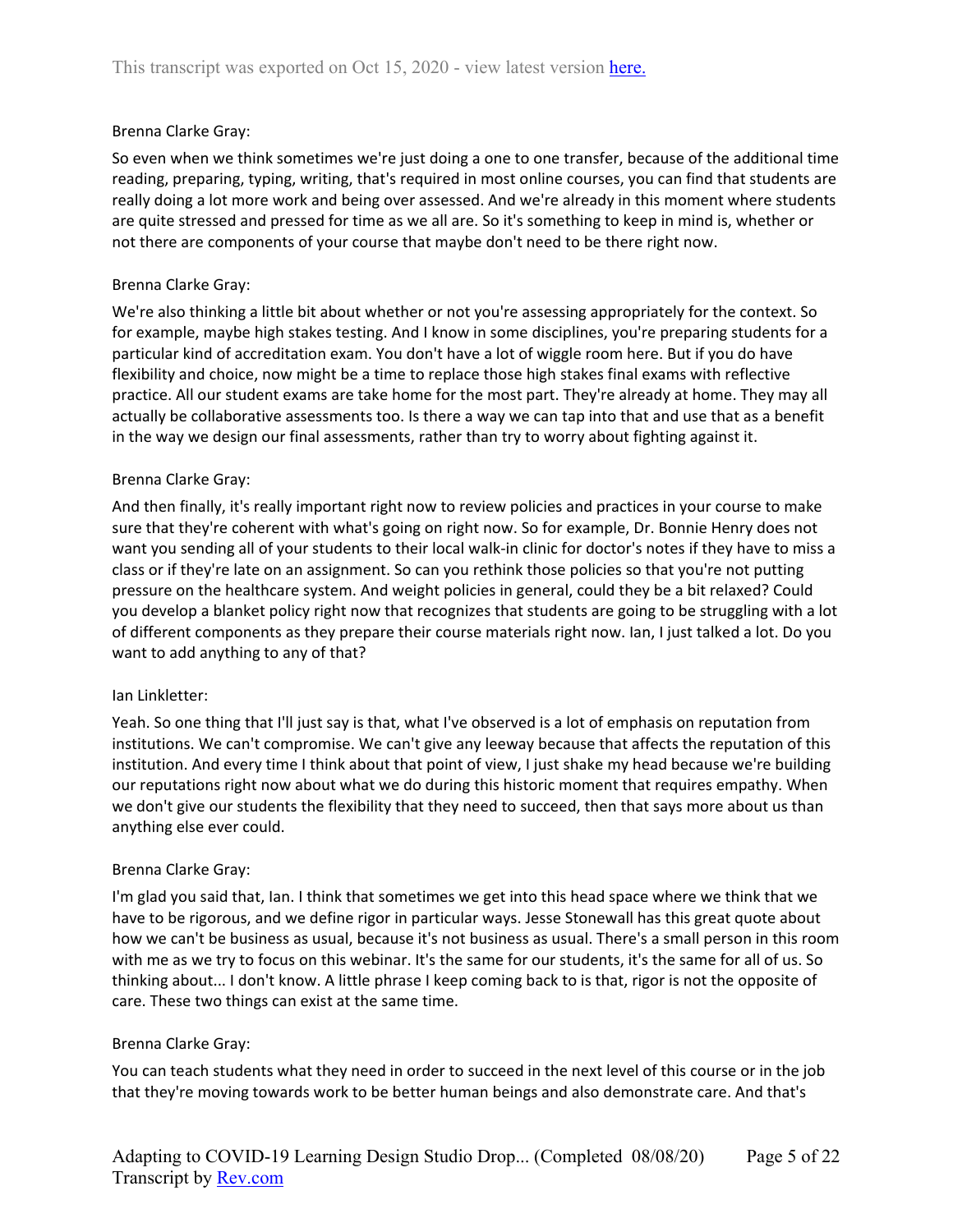really what Ian and I have been coming back to, as we talk about this idea of community in the time of COVID. Paula, could you advance the slide for us? Okay. We're really lucky to have Colin here with us today, who's an expert in accessibility. And I know that folks have questions about maximizing accessibility in their classes.

# <span id="page-5-0"></span>Maximize Accessibility

#### Brenna Clarke Gray:

We just came up with a few points that are good when we think about not just accessibility, in terms of like, did you tick the boxes for a student with defined accommodations, but how can you make your course materials more accessible for everyone? Really encourage you to survey your students at the beginning of term about digital access and equity. And what we mean by that is, do they have reliable internet? Do you know that? Are they trying to do the whole course on a phone? Is there one computer in their household of seven people?

#### Brenna Clarke Gray:

What are the particular challenges that your students are up against? And that can help you make some decisions around how you deliver material to those students. If you know that they're having particular struggles. We know for sure that back in March and April and through this summer semester, we've had students sitting in Tim Horton's parking lots, trying to get files downloaded and uploaded for their courses. So I think serving students is good, not just because it gives you that information, but because it signals to students that you know that there are barriers in place and you want to understand where they're coming from.

#### Ian Linkletter:

Hopefully, all of our courses will have been designed. I mean, not always, but hopefully they'll have been designed with the help of a learning designer. And step one of that iterative process, whichever one they chose, is analyzing the students, assessing who the course is going to be for. And that's not relevant right now. I mean, it is. We know who the courses are geared for. We know who's signing up for them, but we don't know their circumstance. So I just have to emphasize what Brenna, that asking them and changing your mind if you're hearing things is a really good place to be right now.

#### Brenna Clarke Gray:

Yeah. There's a question I just came up in the chat about addressing differential times zones. That is definitely also something to ask students about in terms of those access and equity questions. In the resources document, there's a link to a really great sample questionnaire that you could give on the first day with minor adjustments for your own circumstances. But the answer to that question, I think about time zones is that, if you're leaning heavily on asynchronous course delivery, then you're going to be in a good place for students who are accessing from multiple different time zones, because you won't be requiring that synchronous connection, that's going to be so difficult for those students.

#### Brenna Clarke Gray:

But it's definitely something to keep in mind and something to communicate really clearly to students, especially around due dates and deadlines. So finding out early in the term, which and how many students might be struggling with that time zone issue could be helpful in just making sure students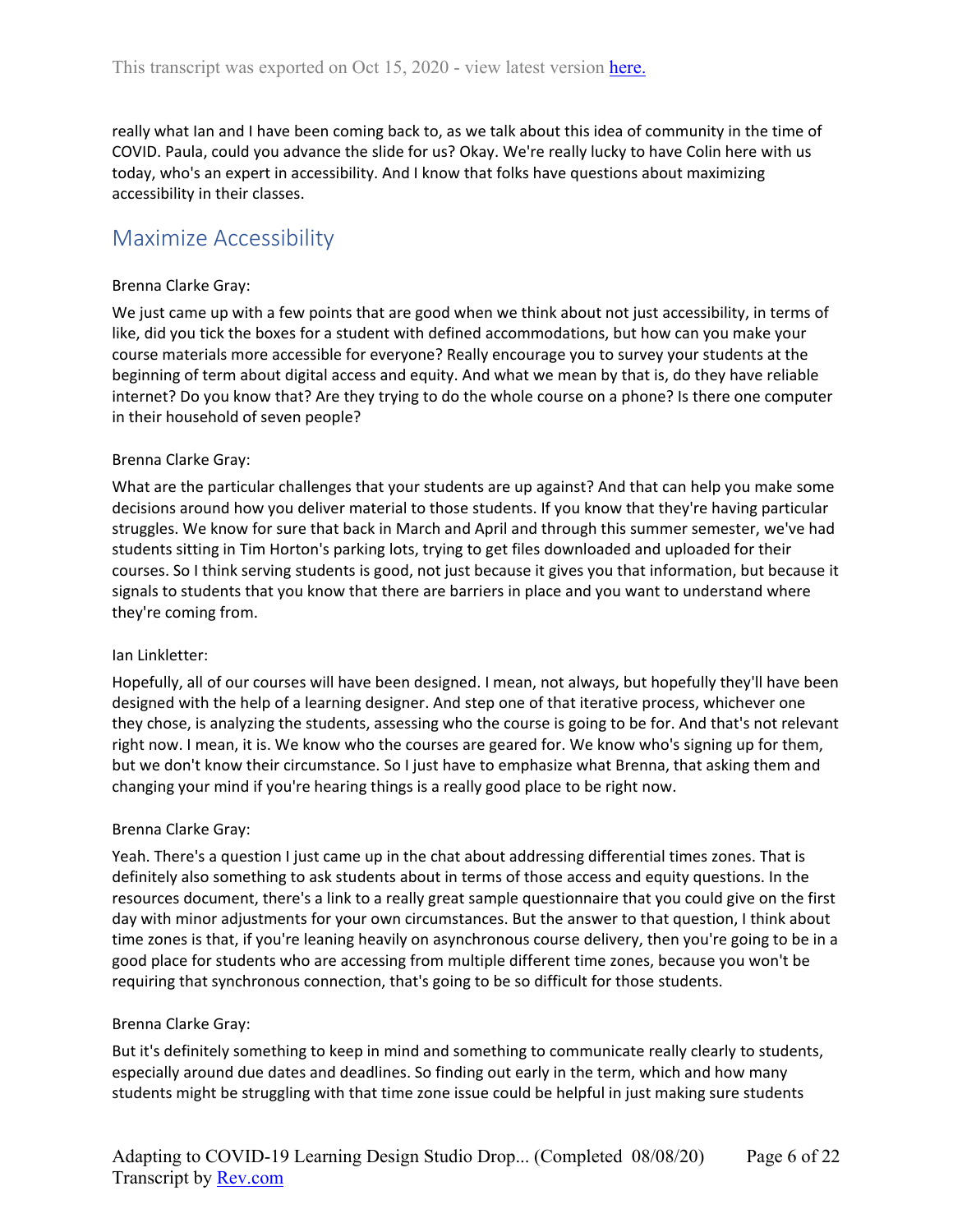retain access. Important that you offer course materials in multiple formats. So one example I give to faculty all the is, if you're creating a video of a lecture, then you should also place the slide deck on the learning management system or whatever tool you're using as well, so students could download that separately if they have difficulty accessing video.

### Brenna Clarke Gray:

And also you should be taking the time to caption your videos, and then you can provide transcripts as well for students to look at. And there's some really interesting research coming out about captions. Lots of folks prefer to watch captioned videos for all kinds of reasons, language learners find caption videos more accessible. Students with various processing issues can find it helpful. Also just if it's a new field, and you're learning the jargon, and you're learning to spell it, it's really useful to have captions.

### Brenna Clarke Gray:

And then finally, I always think back to myself when I was a new mom at home with a kiddo, I watched a lot of videos with captions because I had somebody in the room who I didn't want to wake up in that circumstance, definitely not asleep right now. But if we think about the constraints the students are under having returned back to the family home, or living with multiple roommates, we're all trying to study and work in the same space. Definitely that ability to access video in multiple formats is really helpful.

### Brenna Clarke Gray:

While we're on the topic of video, I really want to encourage you to think about avoiding long videos. The attentional sweet spot is about five to six minutes and that's with captions. Five to six is not like, "Kids these days have no attention span." It's a brain thing. It's how long your brain can pay sustained attention to complex ideas that you're trying to learn. So I always encourage faculty, video is great and it has its place. But a five to six minute video that underscores a key concept is going to have more punch and also be a lot easier for you to produce well than three hour lecture, where you just read your PowerPoint slides aloud to students, I think should be against the law.

#### Brenna Clarke Gray:

If you've ever had to watch one of those, there are a lot. And then finally, you can use accessible courses... Sorry. You can use accessible tools like something like Read & Write. Our campus uses Read & Write, which is a screen reader program. You can use that to test it, to test your course materials, to see how well they play with screen readers. Again, Read & Write is another tool that students use regardless of documented accommodation needs. Lots of students prefer a tool like Read & Write to help them move through course materials.

#### Brenna Clarke Gray:

I did see a question about captioning. If your institution is on the BCNET installation of Kultura, the reach add on for Kultura, it does machine captioning. It's what we use at TRU. And it's pretty accurate. In fact, we've had great feedback from the folks in the sciences who were quite impressed. You do still have to go in and edit. My favorite thing about Kultura is that Kultura, it doesn't know the word Kultura, which I find hilarious. So you do still have to go in and edit, but it's pretty good on the technical jargon.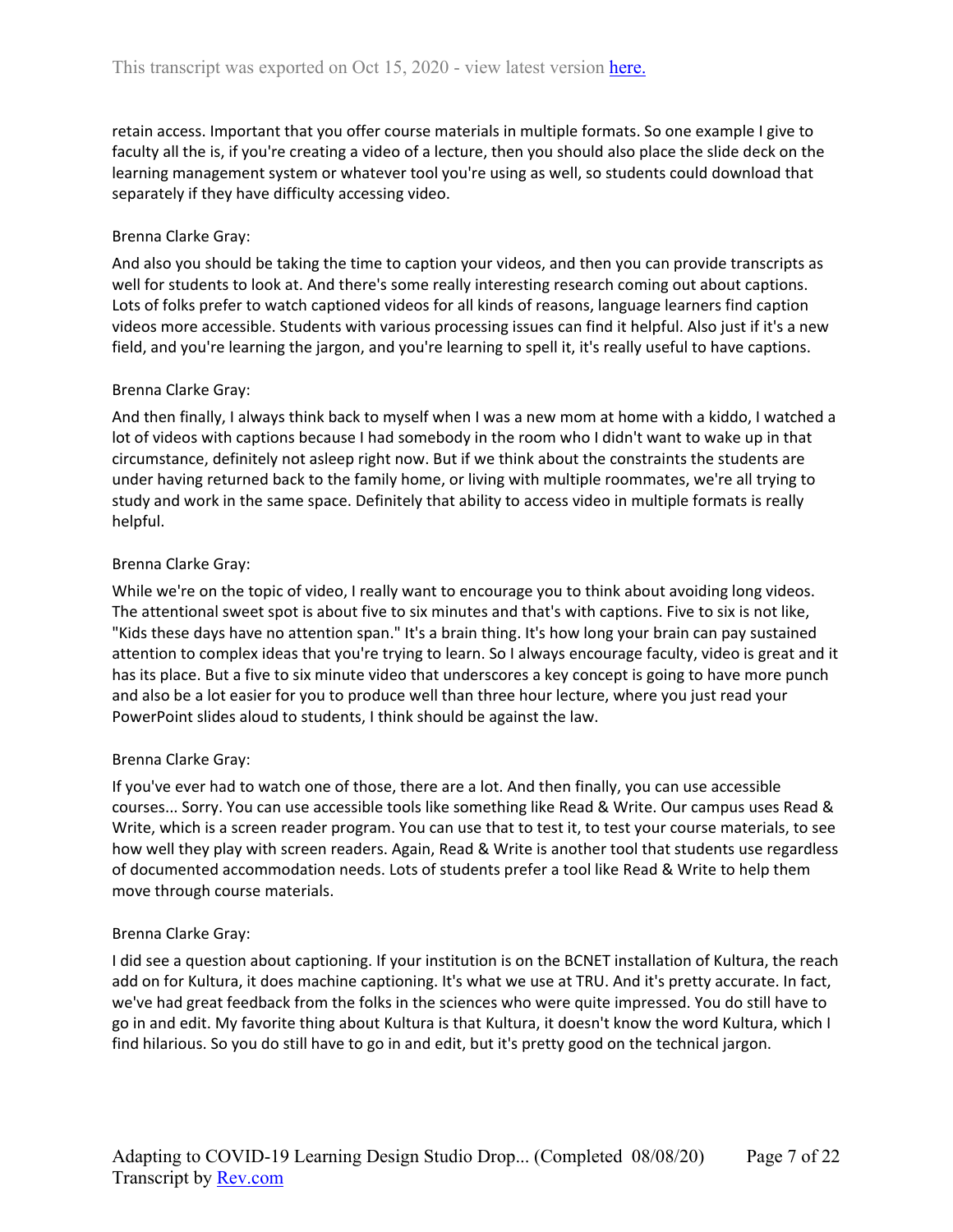If you don't have a service like that, I've actually made a tutorial about how to just use YouTube to generate captions for your videos, as long as it's your content. You're not posting a student data. I'll find a link to that. Well, I'm sure Ian's going to want to say something because I've been talking. I'll find a link to that tutorial and I'll post it in the chat.

#### Ian Linkletter:

No, I'm okay. I've been engaging in the chat. There's been some awesome questions coming in. So we're having multiple tracks already. It's great.

#### Brenna Clarke Gray:

That is great. Well, that is it for our slides. I don't know if Paula wants to swap it back to the gallery view and we can talk as a big group. And I'm just going to mute my mic for a second and deal with this situation. So Ian, I'm going to pass hosting over to you for a sec.

# <span id="page-7-0"></span>Q&A: Question 1

#### Ian Linkletter:

Sure. So there's been a few questions in the chat around how do I approach these challenges? How do I approach building community? How do I approach accessibility? And as an educational technologist, I accept those challenges as, what do I know that's available in the toolkit and how could we apply it? But what I'm really curious about is what our experts have to think about some of the challenges that are showing up in the chat. So there was one really awesome question. Would you advise a combination of both synchronous and asynchronous delivery in a course? And I'm so curious how Florence is treating her teaching right now, how Jensong is developing courses right now?

#### Florence Daddey:

Right. So I do have an instructional design background before accepting my new role as an instructor. So I was able to... And it's a lot of work. I'm able to design my course in an asynchronous format, whereby I provided students with basic instructions in terms of what each week will look like, the learning objectives that needs to be achieved, plus resources that they needed. And then during my synchronous sessions, we basically do a lot of class discussions using the white board, using breakout rooms. But basically building a community from that perspective.

#### Florence Daddey:

So my intuition of providing the resources and making sure there are questions that needs to be completed each week, they have access to self test questions is just to provide an additional flexibility. I do encourage students to attend my synchronous meetings because that is where we learn from each other, and we build community, and we resolve issues, concerns, difficult concepts. So I do encourage them to attend. Nevertheless, they also have access to the materials, so they can all go in and take the self testing at all time, pre read, they have access, have the discussion board going, post questions where it needed.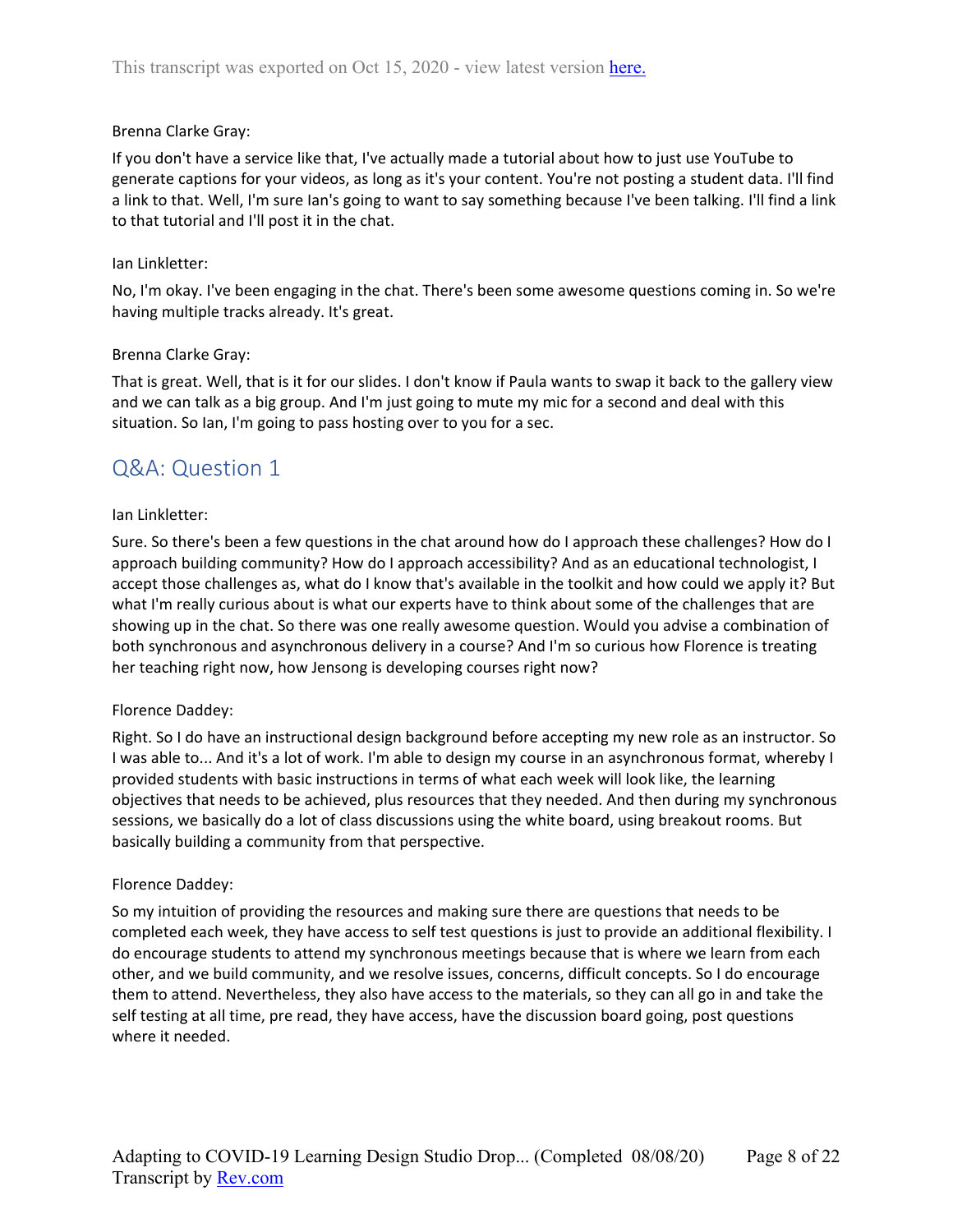### Florence Daddey:

But it takes a lot of time to prepare, to plan your asynchronous time before the semester starts. So a lot of work to be done ahead of time. Does that help, Ian?

### Ian Linkletter:

I'm keeping an eye on the chat. There might be a couple of seconds delay, but that helps me in my practice. And Jensong, how are you approaching learning design at Douglas?

#### Junsong Zhang:

So Justice Institute we have too, we have different courses.

#### Ian Linkletter:

I'm sorry. Justice Institute.

#### Junsong Zhang:

It's okay. It depends on long the length of the course. So JI has two day or three days short courses, which is intensive. You're converting the three day face-to-face to online environment, versus you're converting the entire semester course, 14 weeks to 14 weeks online. So I think this different. I'll give you an example of how we do both. So for the three days short courses, usually it's train to a contract that have a course. We have a very good combination of synchronous and asynchronous. So what we do is that we provide a lot of content for students to read. So, for example, with an orientation session, which provides syllabus, instructor information, pre-work coursework, for example, a self-introduction, those kinds of work.

#### Junsong Zhang:

So you have a module that's called orientation. And the course will be open to students in advance, so they can do some of the pre-work. So when you actually deliver the course, there'll be less technical challenges, and they know what's what to expect. So that's our orientation module. And then for the actual course content, some instructor prefers to start with asynchronous session, where they gather together and talk about who you are, what do you do, learn each other's face and names. And from that point, you learn who's in the course and their background.

#### Junsong Zhang:

And then the instructor will also say, "Now, I've finished this in the opening. I'm going to let you go back to the asynchronous part, which is to read this and that, and watch this and come back to synchronous session for discussion, for presentation, for debate." So they use that approach so that they don't have to lecture students through the synchronous session, because we know that, if students are all in synchronous session for too long, they get tired, they can't really focus.

# Junsong Zhang:

So sometimes it's really good to give them some space to learn at their own pace. So that's how we're doing with the two day or three days short course. It's a very good combination of it. And we got various positive student feedback for the leadership course, for the conflict resolution course. Because those courses were never online before. And now it's online, but with a combination of synchronous and asynchronous. Students love it. They find to have a lot of flexibility, at the same time, they can use a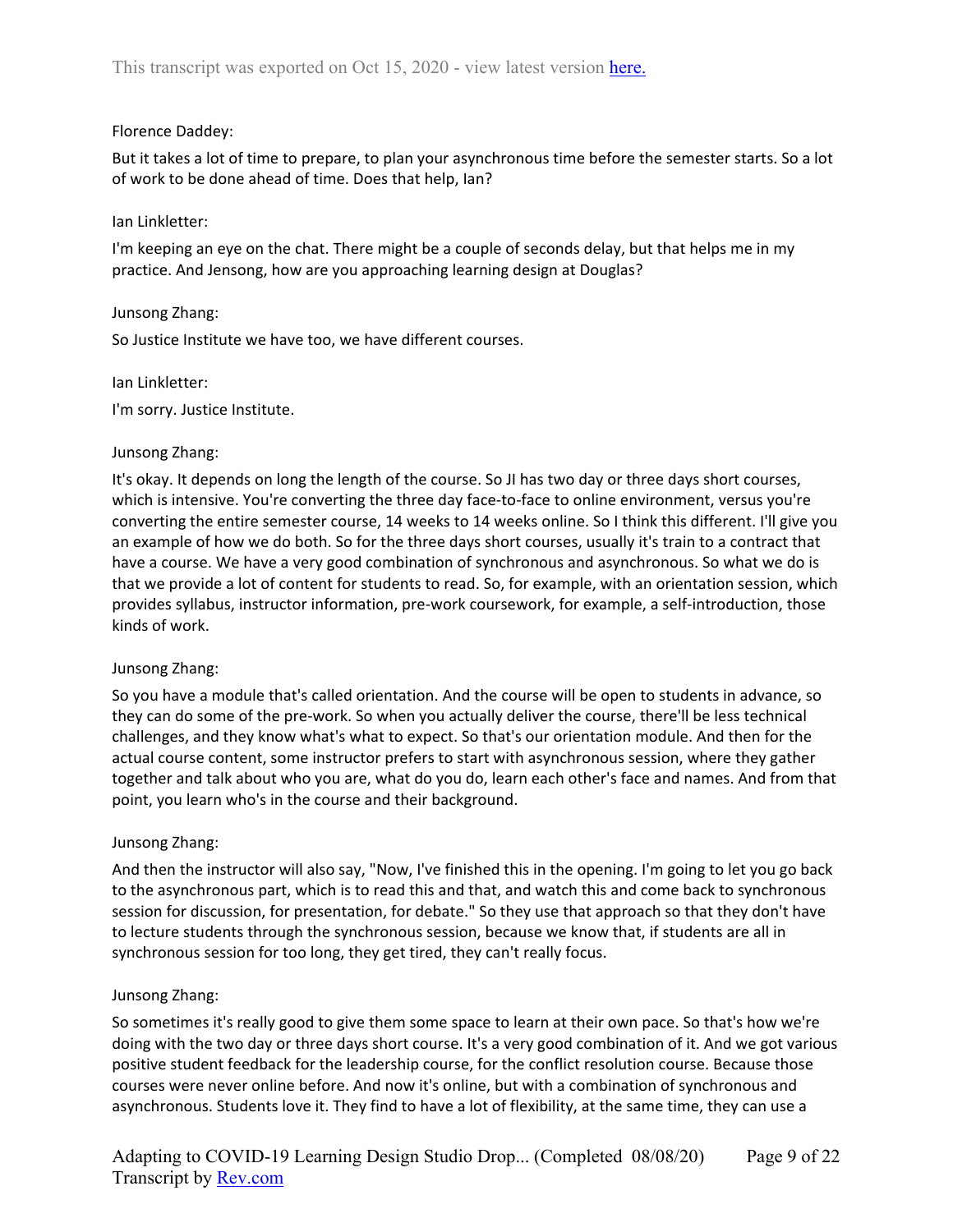synchronous session to engage deeper conversations and ask questions. So that's a great example for design.

#### Junsong Zhang:

So the other example that I would add is that when you're turning a 14 weeks course into online, it's a completely different approach. So usually because it's crowded. So you will have to structure it with more consideration, like how your students are accessing it, and that includes time zone. Your student might've been Toronto, your student might be in Asia. So in that case, we encourage those courses to be more asynchronous in that way. Because coordinating synchronous sessions for that 14 weeks is really difficult for instructors.

#### Junsong Zhang:

What we do to create that instructor or social connection is that we encourage instructors to record some of the videos with their face, basically just introduce who you are at the beginning, "Hi, my name is Jensong. I'm the instructor of this course. You'll learn this and that." And use a lot of discussion board, a very well designed guided questions, just facilitated those discussion in the discussion board so that people from different times from different areas have the time to put in their questions and their thoughts, and you're not leaving everyone behind.

#### Junsong Zhang:

So I would say for the 14 weeks courses or semester long course, you usually want to make it more asynchronous. And if you see there's a need to debrief... So this is how we call it, debrief. So you actually get students talk about issues, feedback. We call it a debrief. You really have to think about, "Am I doing it once or twice?" Because you have to coordinate a lot of stuff, so that your student are actually involved. So I would suggest the instructor to do it just once or twice. In the middle of the course or toward the end of the course, just debrief, gather feedback and have some face time. But otherwise, try more asynchronous.

Ian Linkletter:

<span id="page-9-0"></span>Thanks so much.

# Q&A: Question 2

#### Brenna Clarke Gray:

Well, they had a great question in the chat. I'm curious about people's experiences with small classes and participants showing their faces or not, and how this influences community building. This is a very hot topic on the Twitters right now. And I don't know if you've noticed this past week.

Ian Linkletter:

Yes.

#### Brenna Clarke Gray:

So in general, our advice is to not force students to keep their video on. There's lots of reasons why a student might prefer to have their video off during class. And it ranges. So for example, Zoom fatigue. Zoom fatigue is a real thing. And at least the early research that we're seeing emerging right now seems

Adapting to COVID-19 Learning Design Studio Drop... (Completed 08/08/20) Transcript by **Rev.com** Page 10 of 22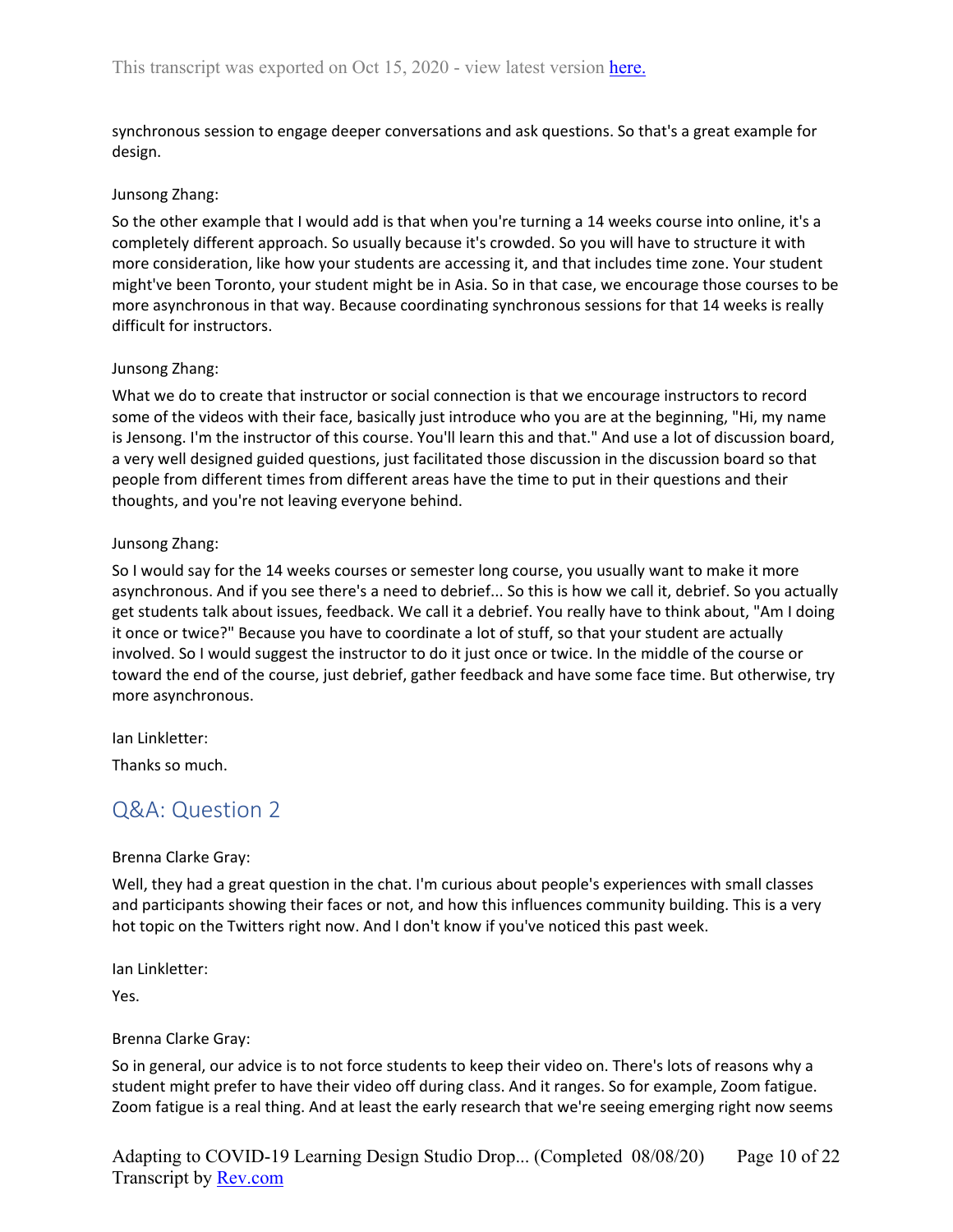to suggest that we get exhausted watching ourselves more so than the video chat experience. So allowing students to keep the cameras off so they can focus on content is important.

#### Brenna Clarke Gray:

They also may not wish for you to see their home environment or the space in which they are learning. And I think that that needs to be every students right. We're at a really stream space when it comes to privacy and what students are being asked to disclose by virtue of learning within their homes in this way. So it's our advice that students have the option to turn video on if they want to, if they want to engage in that way, but that it not be forced in. Ian, would you agree with that?

#### Ian Linkletter:

Yeah, definitely. I think that people find the intrusion into their environment, the most troubling part of technology. Anything where the technology is reaching out into your world and pulling stuff back in seems to creep people out. So we're seeing that with remote proctoring solutions too. My thinking on this is that it's better for people to enter a virtual environment and choose what they're sharing. And I think that can be done in Zoom, but you have to give them the choice. Otherwise it doesn't work that way.

#### Ian Linkletter:

And there's a lot of other research out there around how mandatory camera sharing policies overlap with equity issues, and who is more likely to be asked to turn on their camera. So there's a lot of layers to this and I don't think it's... I think it's safe to just not require it. I'll find the one article and posted in the chat.

#### Junsong Zhang:

I want to add to that. We have discussion about that as well in our team. So what a program area has been doing is that, they are doing the same thing. They don't mandate students to show her face. But what they could do is that they can put a picture. So they have been on the course. They do ask you to dance, "Here's your alternatives. If you don't like, you can turning your camera on, you can put a picture of yours so that we know who's who." So that's something they're doing right now as well.

#### Brenna Clarke Gray:

I think it's also worth remembering that we might want to see students' faces because it helps us to engage with the course material. But I don't know that that's a good enough reason to forced cams, which is oftentimes what faculty say, can I get it talking to a slide in your own home office is not the most inspiring always. So it's nice to see students' faces. But I think if you give them the option, as opposed to making it a mandatory in particularly. We hear reports that some practices where you have to have your camera on to get your participation mark or something in the class, I think that's really troubling.

#### Ian Linkletter:

And there's recent research that came out too that shows that our interpretation of other people's facial expressions on Zoom is not perfect. It's very flawed. So, there's this argument that I need it to be able to know that I have a connection with somebody, and even that might not always be the case.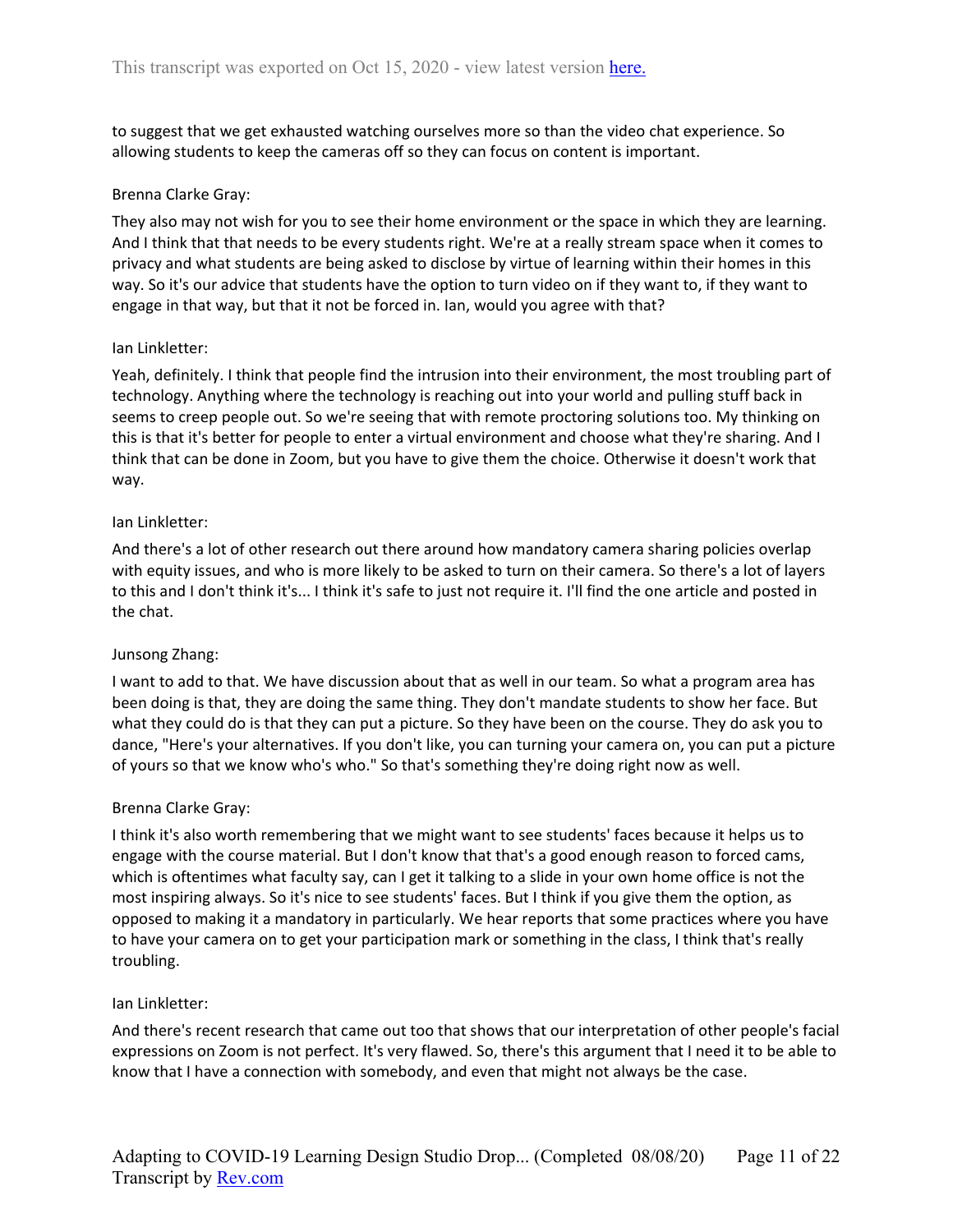Sorry, now I'm in the chat.

#### Ian Linkletter:

Speaking of which I'm seeing a mirror image, and they don't know how to get rid of it. So this is another example of, "I wish I could just turn off my camera."

# <span id="page-11-0"></span>Q&A: Question 3

### Junsong Zhang:

I've seen a question asking what kind of discussion board were using. Do we want to share a little bit more about that?

#### Brenna Clarke Gray:

Sorry. I was reading the chat and I missed the beginning of your question. Sorry.

### Junsong Zhang:

I see a question asking what kind of discussion board you're using? So just a quick explanation if you're using the learning management system, usually there is a building discussion board so that you can create a discussion threads there, and you can create groups as well. I know most of the learning management system can do that. But also know there're instructors who are using different tools that is outside of the learning management system, because it's easier to post discussions or there's a privacy setting that they like. So I'll let other people to share a little bit more.

#### Brenna Clarke Gray:

I mean, we do have to be really careful around privacy and using third party tools. I know there was the question that came in, in advance about a tool called Tribe.so, which I was not familiar with, but did some reading about as an option for online community. I think that we do have made in BC solutions to some of the things that people don't like about the discussion forums in the learning management tools, and I get that they are not always the best. Ian talked a lot in our session on, whenever that was. Was that Monday? About using a Mattermost as a classroom discussion tool, which can be done in a HIPAA compliant and responsible way.

#### Brenna Clarke Gray:

Mattermost is nice because it functions very much like Slack, which some students are already going to be familiar with, particularly students who are also working in a professional environment as well.

#### Ian Linkletter:

Yeah. So there's a lot of tools that are floating around right now during this time when we need technology to do so many things, but it just isn't always there. The province has lifted the data residency requirement of stuff needing to be in Canada until the end of the year. But I think now is the time to find ethical technology that's Fitbit compliant in the long run. So next week at the technology toolkit Friday drop in, we'll have people on hand. If you want to send your IT, send your ed techs to learn how to do that in time.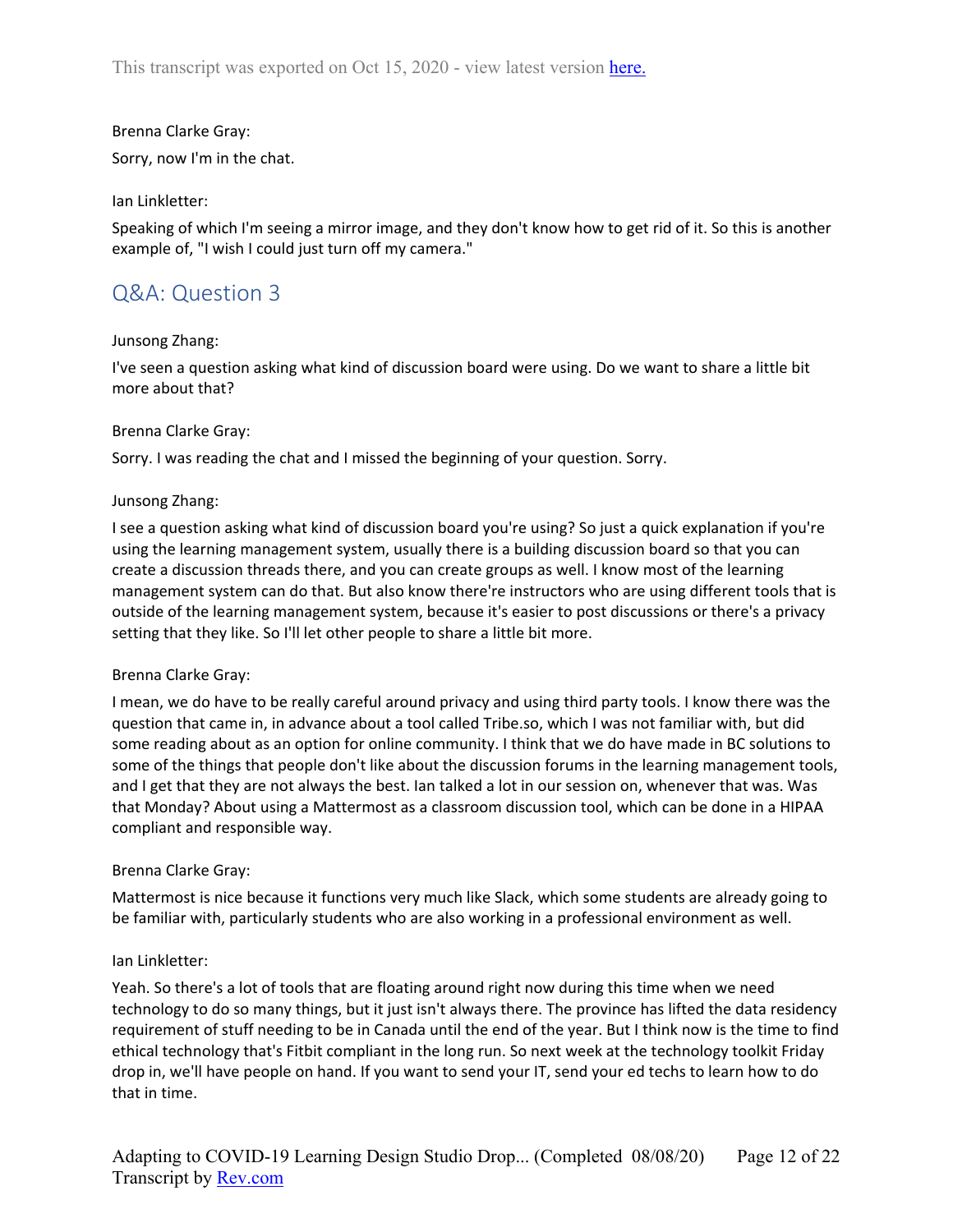#### Ian Linkletter:

We have so many great people here and I'm not sure that I've heard from all of you here in the chat. You don't need to participate. But any burning questions, please? Lots of questions about community platform. So a webinar from Monday, which I can share the recording in the chat. I talked quite a lot about Mattermost as my tool of choice.

# <span id="page-12-0"></span>Q&A: Question 4

#### Brenna Clarke Gray:

I see a lot of questions about recording synchronous sessions and then how you have students interact afterwards. So to speak to the question about recording sessions. I think in the spring it was like, "I have all these lectures written. I'm just going to give them and record them, and hope it goes for the best." Because what else am I was looking to do? I'm turning this course into an online course in a week. I mean, it was the best option at the time. That doesn't mean it's the best option.

### Brenna Clarke Gray:

I do think that if you're going to do live video, recording it in some capacity for students who can't watch it live is important. The flip side of that is that, yeah, I think it's normal to see some drop off in student engagement when they know that something is being recorded. And so, one of the things that we have been advising for faculty who are going this route is to record the content components. But when you break up into a group discussion or you have a question and answer, period, you turn off the recording for that component. It's not ideal because it means that students who aren't in the room are missing out on that. And you would need to replace that interactivity in other ways.

#### Brenna Clarke Gray:

I had one instructor last semester who came up with a really great solution. She wanted to give live lectures, but she also knew that not all of her students could make it. And her biggest concern were those small group discussions. And so she had a breakout session, small group discussion happening in the live class that was not recorded so that students could feel free to engage each other and speak freely. But she also had a parallel version of that breakout session happening in an asynchronous discussion group, so that students who couldn't make it to the live lecture also had that option.

#### Brenna Clarke Gray:

And it was worth a participation mark to do the majority of those throughout the semester. You could choose either mode, week to week, depending on what was best for you. And that seemed to work out really well for her particular student group. So I'm trying to address two questions at once, I think. And I also think video can be useful less as a content delivery tool. And more, if you think about video as replacing something, less replacing the lecture and more replacing your office hours, or replacing consultations that you do on essays or group projects.

#### Brenna Clarke Gray:

There are times when students want to talk to you. That's okay. We're not saying don't do any synchronous ever. But as a main mode of content delivery, it can have a lot of accessibility issues, particularly in this moment, depending on your student group.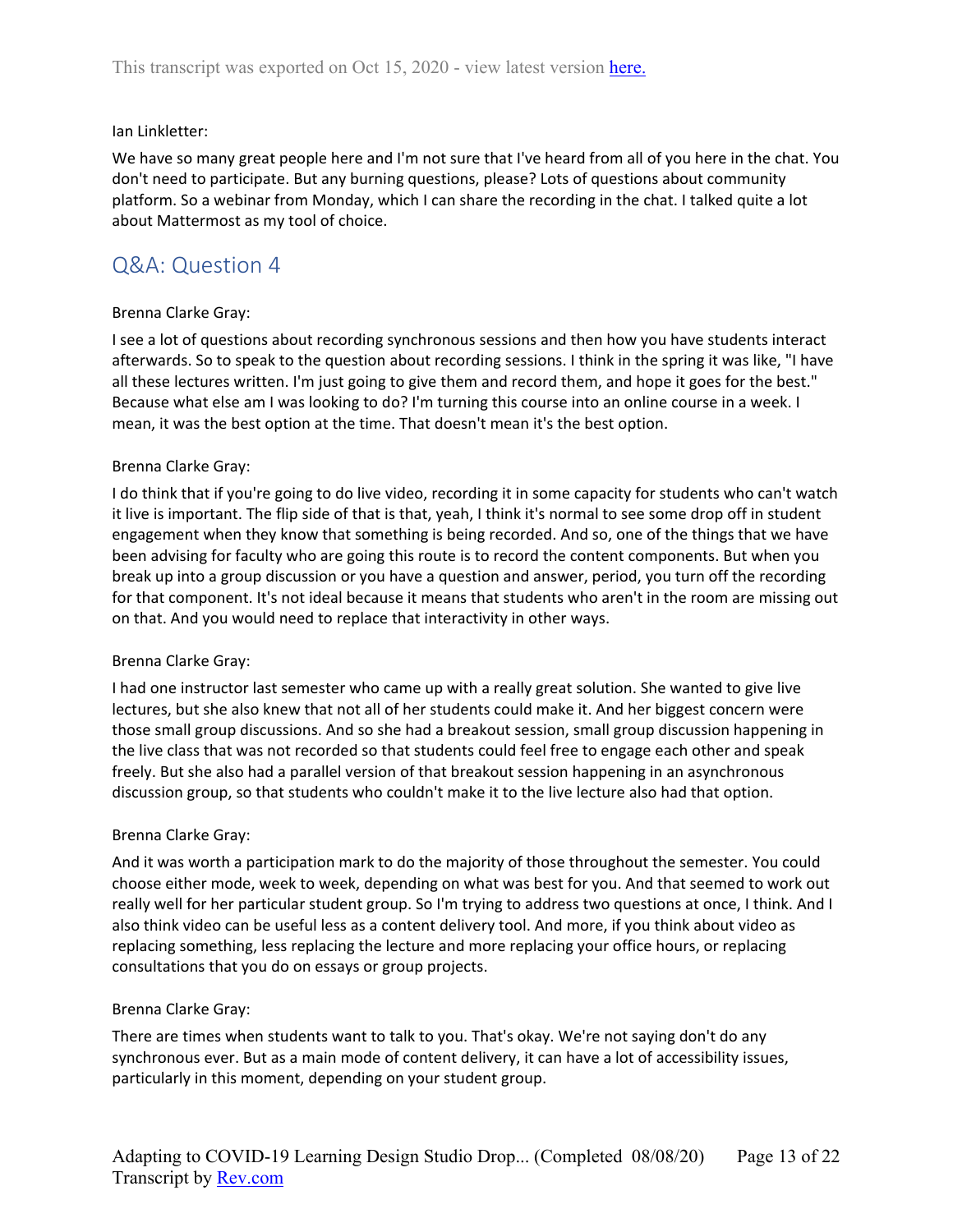#### Ian Linkletter:

I'm so interested by all these questions about the video. And not to put anybody on the spot at all, I'm just so curious, how come most people don't have their video turned on right now? You don't have to turn on your video and answer the question, but I'm just so curious. I guess, I was a little bit shy because we don't know the group enough.

### Junsong Zhang:

So I wasn't turning it on. So that speaks a lot about students, like what's a social norm for your students, how they feel about being seen in this synchronous format. As an instructor, are you making it clear that their face is welcomed and whatever is in their background is welcomed whether or not they have the option to turn their camera on or not. I think there's a lot going on about accepting the learning as a social place as well. But I'm going to it off right now.

### Junsong Zhang:

There's a bandwidth issue as well sometimes, asynchronous course. Sometimes when everyone is turning the cam on, it just got really fuzzy, your voice got cut off. So sometimes the instructor do say, "If you are not presenting at this moment, turn the camera off." So maybe that's something as an instructor you should be aware of. Because not everyone has the same bandwidth and that will impact how they learn and the effectiveness of learning as well.

#### Brenna Clarke Gray:

Yeah, that's a really good point. We often recommend that students keep mixing camera's muted during lecture components for that exact reason. Save bandwidth, save the servers and also saved your attention.

# <span id="page-13-0"></span>Q&A: Question 5

#### Florence Daddey:

Hi. I just want to make a comment about this question that came in. We have nine new ups coming for the fall. How can TLC approach nine new tools for faculty? So as a faculty member, I always ask myself what is my aim, objectives? What's key values or principles for my class, and how can those tools or apps aid me or help me with achieving those objectives or goals. So if, for example, all my key goal is building community in my online class, then, yes, I'll welcome an exposure awareness to what is available.

#### Florence Daddey:

But ultimately it is up to me to choose what works best for me in helping me achieve my objectives. I think the danger for us is, sometimes we get overwhelmed with all these tools and we're exposed to them. And sometimes we don't really take time to understand is that they have those tools can help meet our unique needs. So my strategy is, at this point in time, what is one or two tools that can help me drive those objectives forward, which is aiding communication, for example, building community, what are those tools that can help drive those objectives for me? Thank you.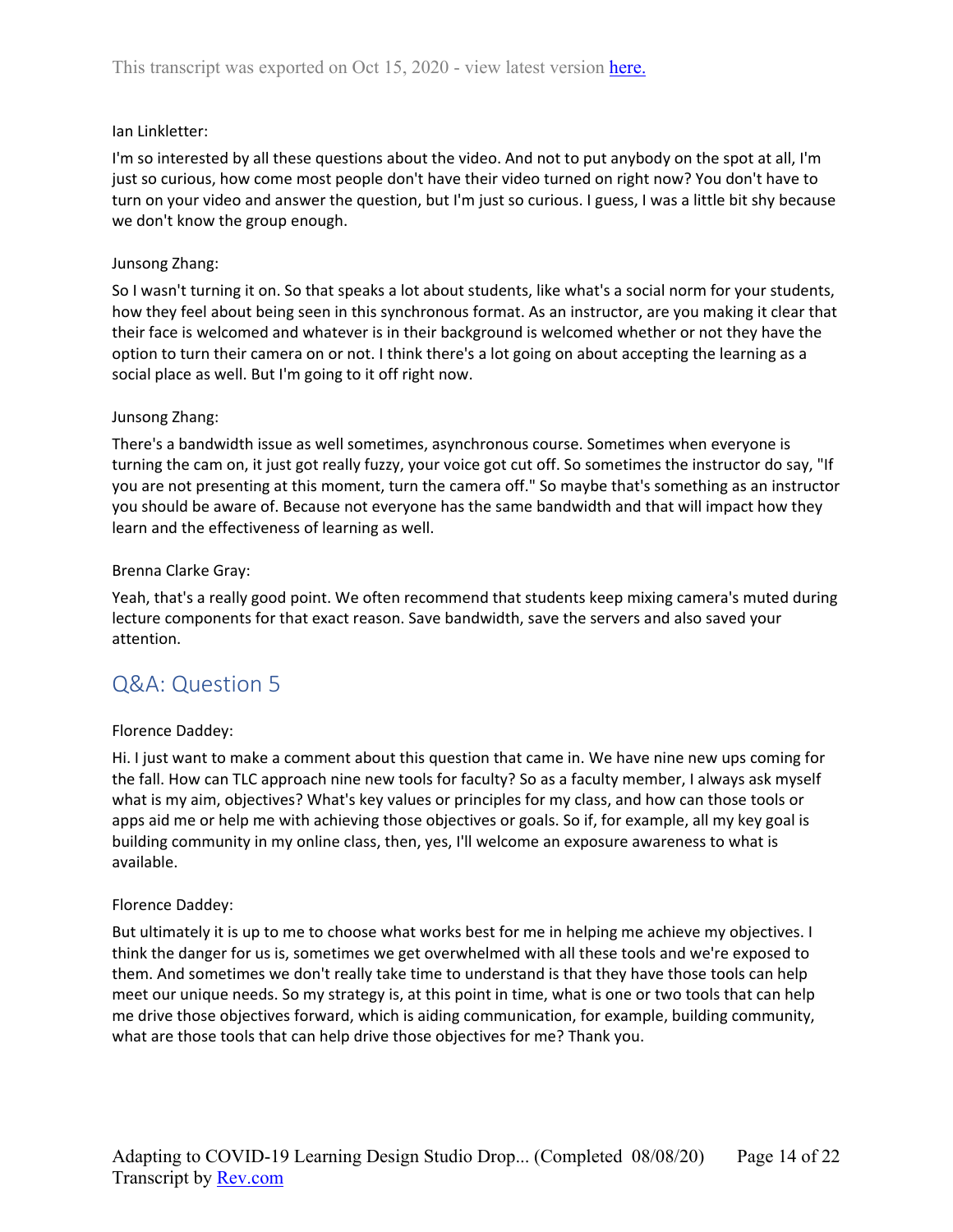# Colin Cheng:

Wonderful. I just commented on that thing. So that's exactly what wanted to hear it from a faculty point of view. So as long as we promote it and say, this is what we have available, you can figure it out what you need then if you need this tool, then you can come to us. So that'd be just to promoter. Correct?

Florence Daddey:

All right.

Junsong Zhang: Okay, wonderful. Thanks.

# Brenna Clarke Gray:

And I think Colin is typing this in the shared spaces and divided interest. I definitely think that the fewer platforms we can be forcing students onto right now, the better. I know that we had a fair number of folks using tools that... So I work in the learning technology innovation department, we support a suite of tools. IT services also has a suite of tools. They're not always the same suite of tools. So there are already a lot of "supportive platforms" at the institution.

# Brenna Clarke Gray:

And then faculty go off and find tools that sound really cool, and they're really excited about, and they want to bring them to class too. And then before you know, it, you're getting students calling your office to tell you that they're taking four courses and they've had to learn seven new platforms in the three remaining weeks of the semester. If you think we're overwhelmed... The best tool for you to use as the tool that allows you to do your job. And I think that we can get really caught up in trying whatever the newest thing is and getting super excited about it.

# Brenna Clarke Gray:

And that's fun. The fun part of this gig for me is the new shiny stuff. But we have to really think about every new platform we introduce as a new platform that we're asking students to master in a really short space of time. And we always need to be mindful about whether we're examining students on course material or their facility with yet another new platform. Because that raises equity issue as well. There was a great question in the chat that I thought we might do as well. There was a great question in the chat that I felt we might do a rapid fire with the invited experts, which is somebody asked, could you just give us some do's and don'ts of teaching online.

# <span id="page-14-0"></span>Q&A: Question 6

# Brenna Clarke Gray:

And without putting the experts too terribly on the spot, I thought maybe did everybody want to give maybe their number one do and their number one don't for teaching in the online space. Anybody want to start with that daunting question?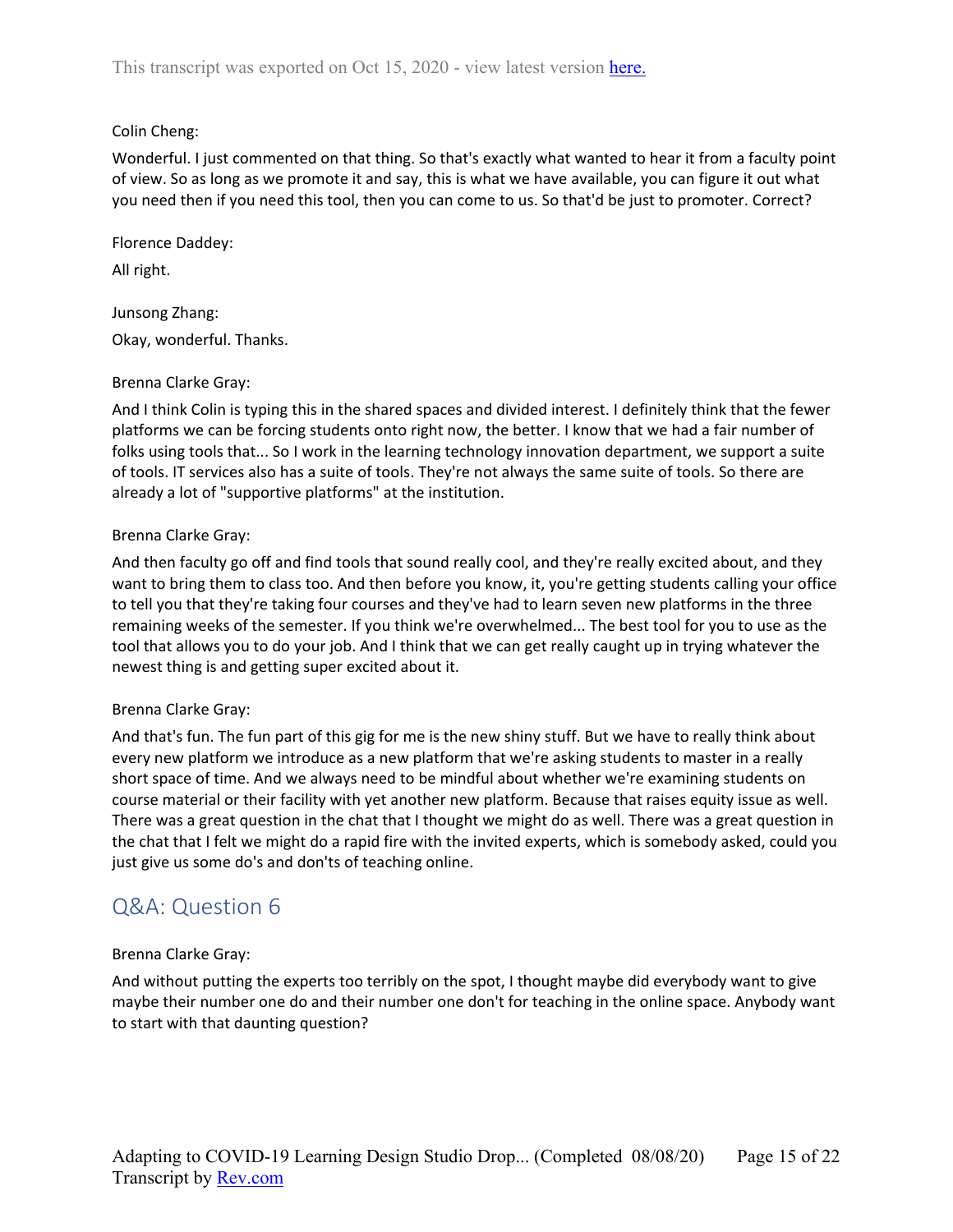# Colin Cheng:

It is a daunting question, because I'm trying to prioritize one do over everything else is difficult. I would say then, if there was one thing that I would focus on is just being open to all the different situations that are going on for your students. And some of whom may not feel comfortable disclosing what's going on with them. And we don't have to necessarily ask for a diagnosis before we consider that people are struggling in different ways. And so just being open, particularly during this time to all the different needs that exist out there, would be my first do.

# Colin Cheng:

What I can do is I can post a resource for 20 tips for making your online course accessible. This comes from the University of Washington and the do it center. And I love referring people to this organization because they have some great resources there.

### Ian Linkletter:

We'll be developing out that resources document, which is at bit.ly/bccampuscommunity. I think it would be great for us to have a section of it just for community source links that came up in the session. So if you have journal articles or blog posts, or something that you've written, please share it and we'll index that. Going back through my archive about webcam or to calls.

### Brenna Clarke Gray:

Florence, do you have that do or don't, or a do it don't you'd share?

### Florence Daddey:

Yeah, I was just going to make a comment about do. I think the online environment can be daunting for, in my experience, especially the students I had this semester, most of them were expressed the fact that they're not very comfortable to this new way of doing things and learning. They prefer the face-to-face. So what I did, and I think that probably helped, is setting or providing clarity around your office hours, and making each available and getting them to understand that you are available at these times, your office hours.

#### Florence Daddey:

And if they want to come in, you are in your collaborate room. Of course, if you have more than two people who want to talk to you, you have to have it schedule. And sometimes I also encourage them book time with me. So having those opportunity for students who are stressed, and we all know it's been quite tough for a lot of our students. Some of them lost their jobs, the international students really, no a lot of family around. And they wanted an opportunity to engage. So I found my office times really useful and beneficial. And like, Colin said, sometimes students are not willing to share.

# Florence Daddey:

But when they find out that it's a relaxing environment, I do have a coffee mug on my slide that I post and I say, "Okay, this is time to chat about everything, schoolwork, anything else." And if there are opportunities to direct them to resources that I have or we have in institution, I do that. But using those times and encouraging them is very important, especially during this current environment.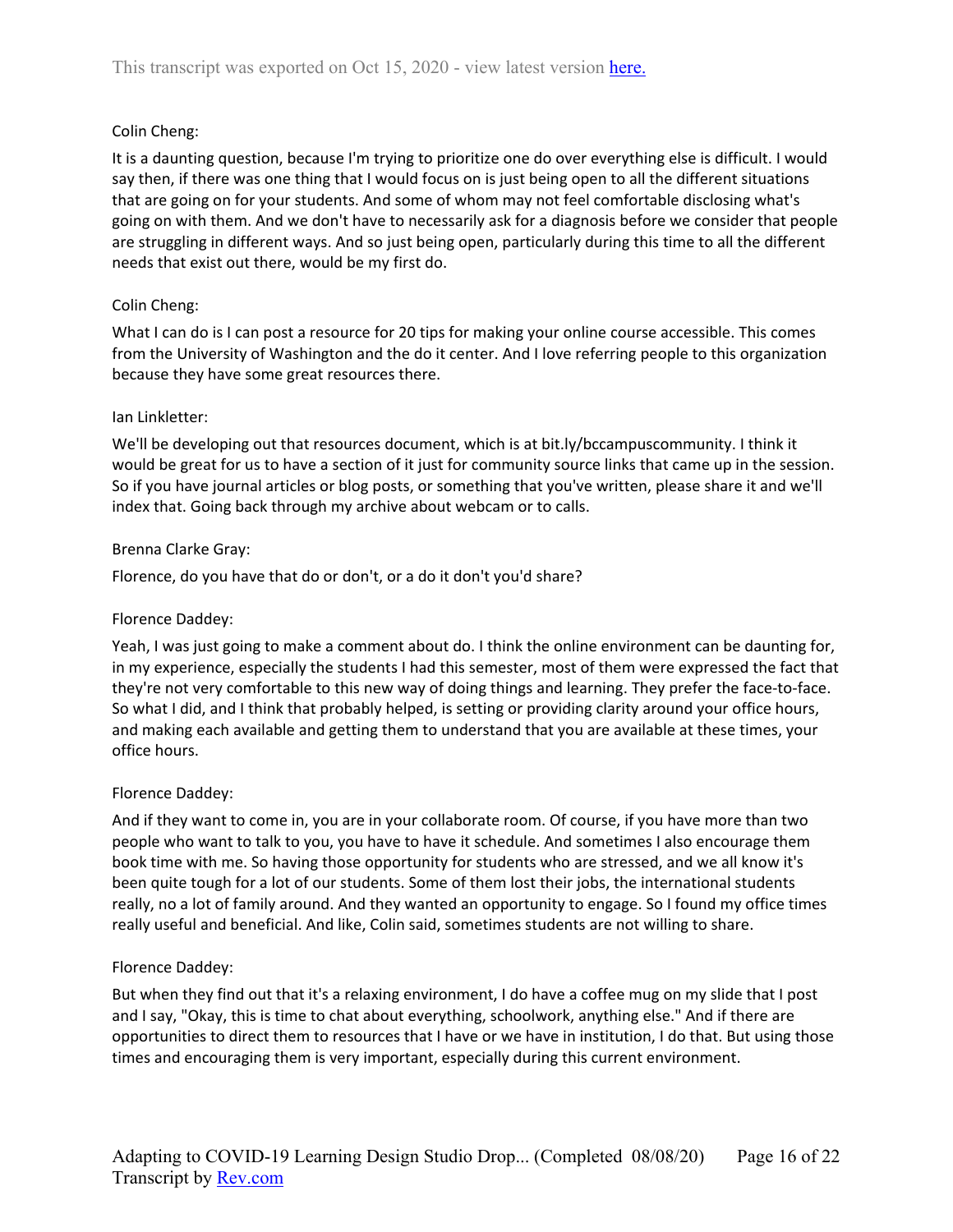That's a really good point. And I also think that sometimes what makes online teaching overwhelming, especially when you're new to it, is this feeling that you need to be on 24, seven, that students are going to be emailing you at all hours of the day and night, and that you have to respond right away. And I find that the most straightforward way to circumvent that is to be really explicit about when you will be available. When students send you 40 emails in a 24 hour period, it's because they panic. They don't know if you're getting it. They don't know if you're going to respond.

#### Brenna Clarke Gray:

Whereas if you can set it up ahead of time, where you say, when I taught fully online, I cleaned out student emails out of my inbox at the end of every working day. It's last thing I did before I left the office. So students knew that that was the time slot on a weekday when they would definitely get a response. And if they didn't hear back by that point, then maybe I didn't get their message or something, just to make your presence predictable. But you need to set those parameters to be something you can live with.

### Brenna Clarke Gray:

It's better to set up a fairly conservative schedule and then maybe you answer emails more frequently than that, than to tell students you're going to be somewhere and then not be there. Your virtual presence is so important in building the community of the classroom. And that doesn't mean you have to be there 24, seven. It just means it has to be predictable.

#### Ian Linkletter:

And those predictability benefits are something that carry forward for your students too. So one thing that I often refer to that we're losing in this period where we're all online are the routines and the rhythm that can lead to a lot of spontaneous connections and friendships being formed while we're on campus. So just those quick walks together or, "I always seem to run into this person at this time of day," can shape the flow and connections that happen inside of the online environment too. So when you stay consistent and encourage your students to, then they can find the overlap with each other.

Brenna Clarke Gray:

True.

Colin Cheng: Should I have something here?

Brenna Clarke Gray:

Sure.

#### Colin Cheng:

I'm just going to put my designer hat, because I've been working with tons of instructors on that. I think one thing that most instructor would not think about is providing the good orientation, good technology support in the course design. Because most instructors think about, "Okay, these are the content I need to teach. And here's a video and material that..." so mostly instructor are very much thinking about the content, which is very natural. So when we work them, we provide lots of fun, support for the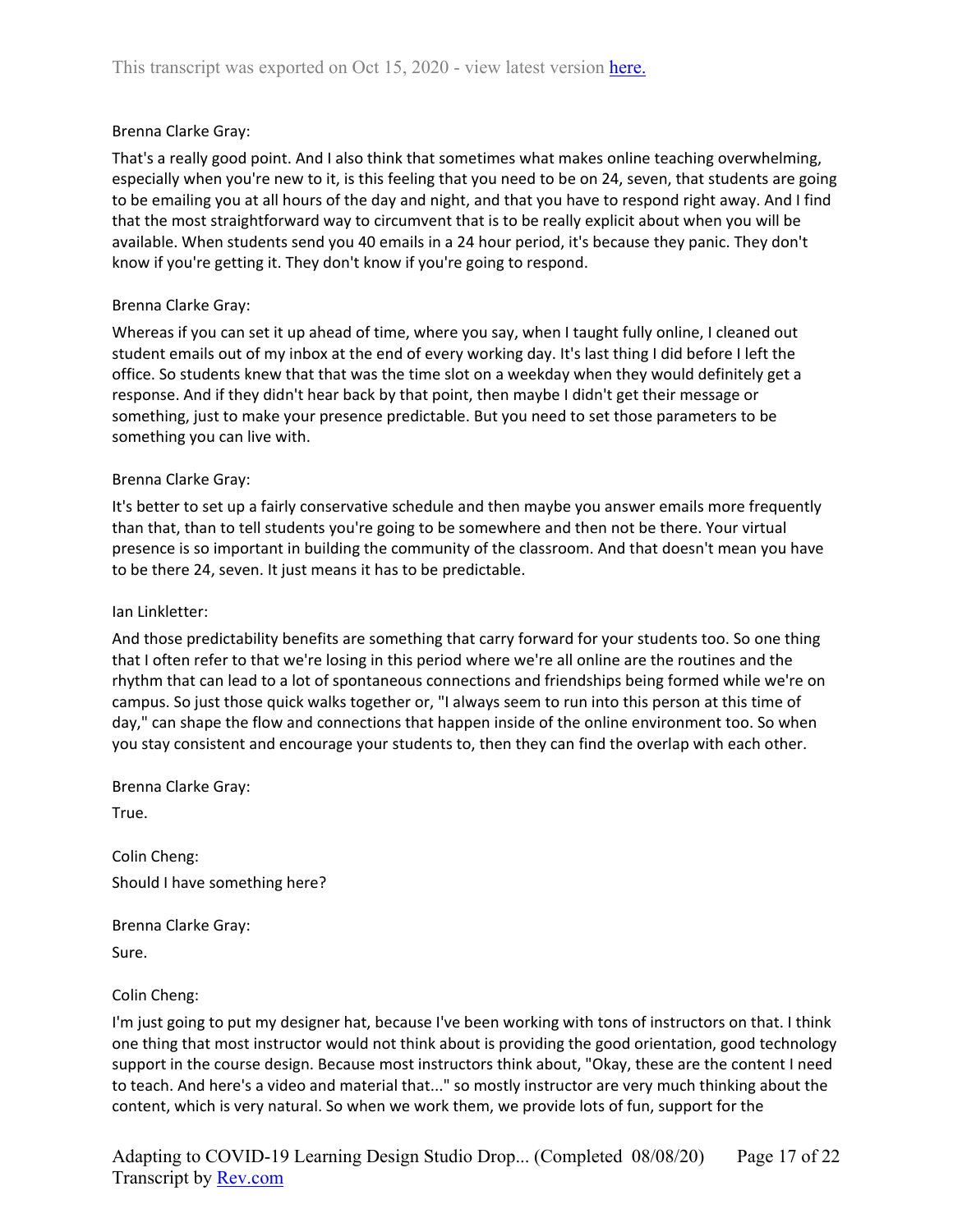technology part. Because accessing online learning could be daunting for many of us, including yourself as an instructor.

### Colin Cheng:

So if you're able to incorporate some of the support system for yourself and for students, just to get to know the technology before the course start, it helps them a lot because they will have less question, less technical issues when the course started. So I do think it's important for you to work with your center for teaching learning to have a good system and good support, good instruction around how to use the technology system. Before the beginning of the course.

### Colin Cheng:

One thing that I would say not to do is not to create more assignments than you can handle. So one common thing that I find from the instructors is that, they over create discussion boards assignments, and then when they finished the first round of teaching they're like, "Oh my God, there's so much assignment I need to grade. There's so many discussion threads I need to read. I don't even have the time to read all those." And then the next round they start reducing the workload for themselves and the students.

### Colin Cheng:

So I think it's really important to think about how much time do you really have for the 14 weeks of teaching. Are you expecting students to do five hours of work, including assignment, including rating, including everything, how much time do you expect yourself to do it? So it's good to think about the workload for yourself and for your students. And then you look at how many assignments and discussion I need to create for those online pieces. And I think that is really helpful for yourself to balance at work and your life as well.

# Brenna Clarke Gray:

I'm going to pop a link in the chat, which is for a course workload estimator. If you've never put your course materials through one of these tools... It's not perfect, but I find it really eye opening, because I am one who designs [inaudible 00:49:38] devices. So my background before becoming an educational technologists was that I taught literature at Douglas College for nine years, and I make big old bloated courses. Every poem I've ever loved, I have to teach it or I will die. So I'm really good at overdoing it.

#### Brenna Clarke Gray:

So I love these kinds of workload calculators. My favorite one is the one from Wake Forest University. I just linked to it in the chat. It gives you a chance to put all of your materials, everything you're expecting students to read and do for the semester. And it spits out an estimate of how long you're asking them, how much work you're asking them to do. And it's eye opening for me. Every time I always have to scale back. Dana has her hand up. Dana, did you want to say something?

# <span id="page-17-0"></span>Q&A: Question 7

Dana: Yes. Hi. Can you hear me?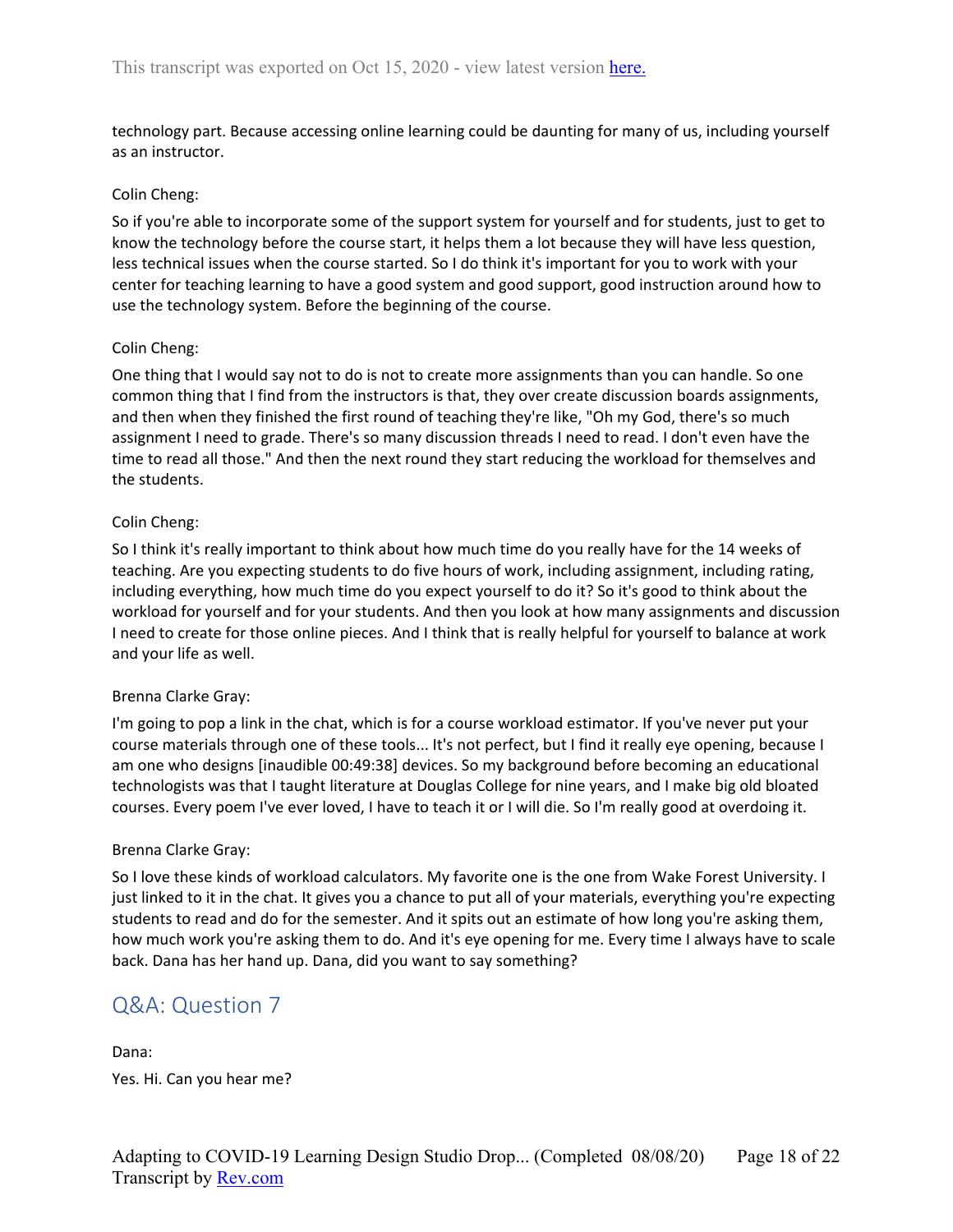### Yes.

# Dana:

Cool. And I apologize if this has been addressed in the chat because I cannot follow chat. And chewing gum so I'm at... The college is probably going to have me use Zoom for synchronous this coming semester. And when we're using zoom right now, we can see the names of people, even if they're aliases. And I don't know how that's going to look in the course via the college. But the fact that you can identify at least DPE is... Students have trouble, even if it's a pseudonym to ask questions.

### Dana:

And can you recommend something that students can ask a question completely anonymously that can be done, even if I had just opened another window with a different kind of platform that I can see other students can see, but it's completely anonymous. Something you can recommend, I don't know, Hamlet. I don't know all of the tools or what they do. But is there anything that you could recommend that everybody could see as a question, but having complete anonymity? Because I actually found it when I was taking a course that it made a huge difference.

### Brenna Clarke Gray:

So there probably are feedback tools built into your learning management system that you can use. But something that we've been using more and more at TRU, and it's gone through a privacy assessment here and passed it. So because it doesn't collect any data, students can be completely anonymous. They don't have to have accounts. But you would still want to run it by your privacy folks before jumping in. But it's called Sli.do, S-L-I dot D-O. The reason why I like Slido for class questions... And actually our president uses this for his town halls.

# Brenna Clarke Gray:

You can put in an anonymous question, but then other students in the class can see that question being asked, and they can click on it to say, "Me too, me too." And so they can vote questions up that are pressing. And we use it in the town hall to Telepress, and he actually has to address certain things. But he just emailed, that's creepy. But it's really useful in class, because students can all weigh in and be like, "Yes, this thing. Don't leave without clarifying this thing for us." And it is totally anonymous. So the nice thing is that it hits on two levels. The student who is brave enough to ask the question even anonymously, get the question out. But other students in the class who also want you to know that they don't know can underscore it.

Dana:

<span id="page-18-0"></span>Perfect. Thank you.

# Q&A: Question 8

#### Brenna Clarke Gray:

No problem. Ken, Slido is like Mentimeter, but Mentimeter didn't pass privacy and Slido did. So that's the difference as far as I know.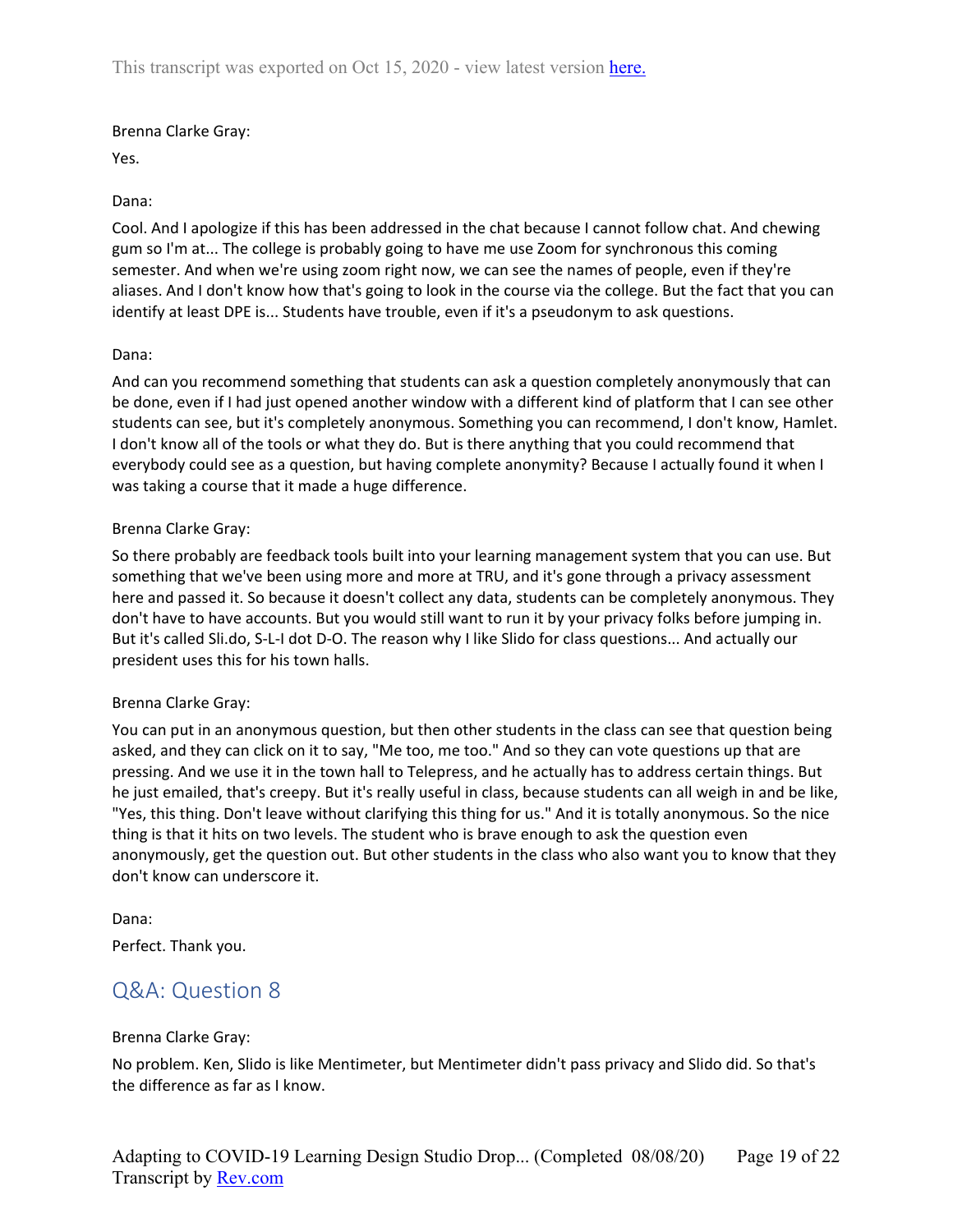# Ian Linkletter:

And another option that you could consider is a tool called the Etherpad.

### Brenna Clarke Gray:

That's a great idea.

### Ian Linkletter:

So we've been using Etherpad for our resources, but we were the only ones that can edit it on that one. I just posted a link that I just made it two seconds on opened.ca, which is a whole other bag of beans that we'll talk about next week. But on openen.ca you can create your own Etherpads and they're hosted in Canada. So this one that I just made in two seconds, we're not going to use it for anything, but you can play around with it. Actually, you don't lock in, but it does keep track of who wrote what. So, potentially if somebody was typing and then deleting stuff personally, identifiable that might show up, but Etherpad could option.

# Brenna Clarke Gray:

Colin's got a hand up.

# Colin Cheng:

Dana, I'm so grateful that you referenced that chat messages aren't necessarily the best medium for you to follow what's being said. And you can imagine that that's also true for a wide range of students who may have difficulties with focusing or who had visual impairments. And so I think it's important to be mindful that if we're using the chat, that we... And I'm not doing a great job at modeling this because I've written tons of stuff in the chat. But there potentially a lot of students who might be missing out on those side conversations or important information that's being posted in chat spaces.

# Brenna Clarke Gray:

And it's worth making sure all your students know how they can save the chat in your particular platform, and for you to save a version of the chat too, that you can then post with any recorded version of the lecture, if it's appropriate, depending on the context, which I'm only raising because somebody just asked about it here in Zoom. So if you want to download the chat to save any of the links we've talked about today, you can hit those three dots next two line in the chat bar, and you'll have an option to save the chat. It'll download as a text file.

# <span id="page-19-0"></span>Q&A: Question 9

Dana: I have a follow up question then, if that's okay?

Brenna Clarke Gray:

Yeah, of course. Yeah.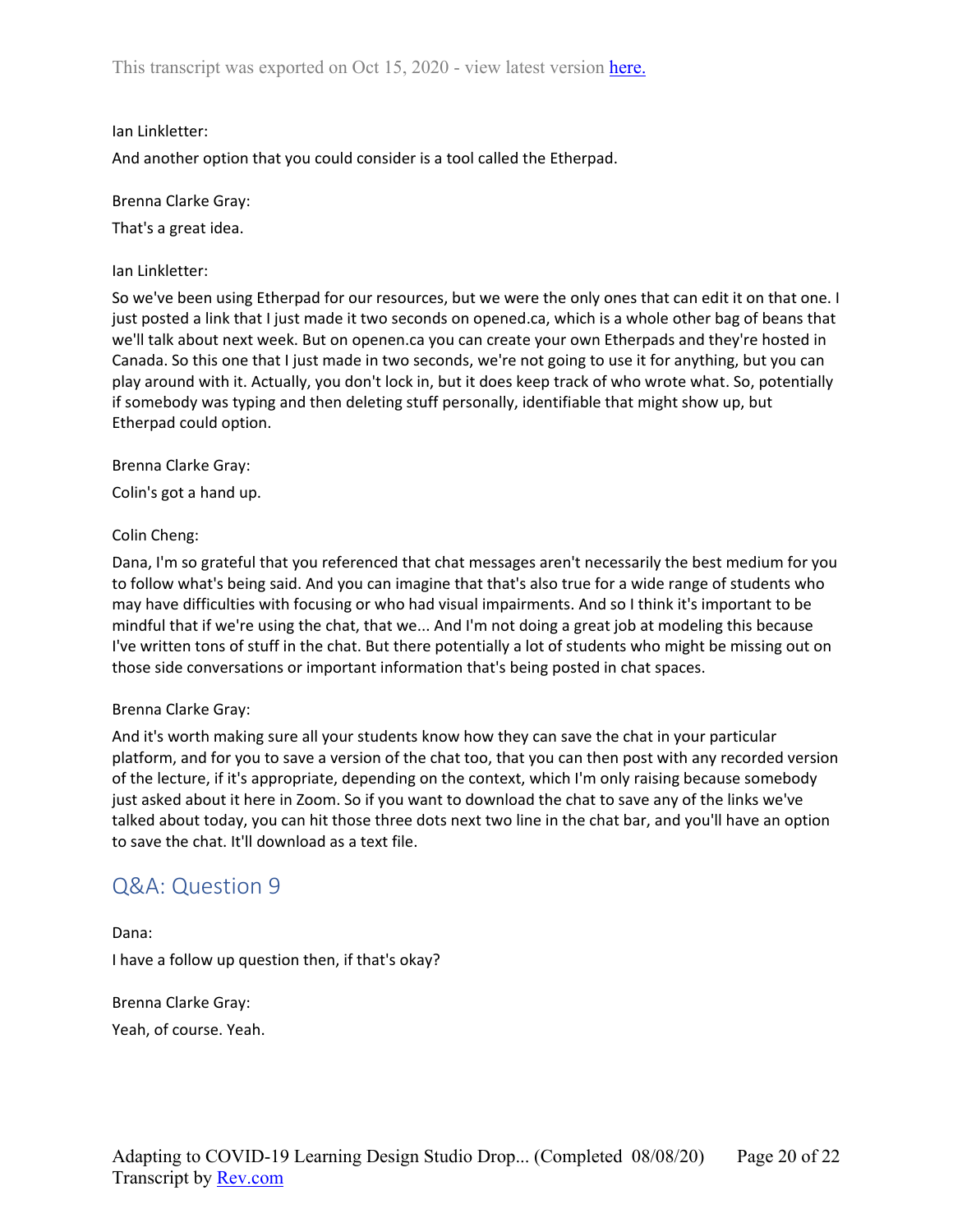Dana:

So I heard Etherpad and INSEAD, and I know you put something in the chat. But you said that it's available through it... Wasn't BCcampus. OpenEd.

Brenna Clarke Gray:

OpenETC.

Dana:

OpenETC?

Ian Linkletter:

Yeah. So, I'll be talking more about it at next week's Friday. But OpenETC is the open ed tech collaborative. It's loosely formed of folks from BC higher ed institutions. But it's a co op model, it's not formal at our institutions and they have lots of tools to choose from, like WordPress, which has H5P, Mattermost and a lot of open apps through Sandstorm.

Dana:

Sure. Thank you.

Brenna Clarke Gray:

Colin's got a hand up and then I think we're probably going to have to hand things off to Duane to wrap up.

# <span id="page-20-0"></span>Q&A: Question 10

# Colin Cheng:

So I've had a question directed to me, just saying, well, what would you suggest then in the absence of using chat? And I'm not saying that chat shouldn't be used necessarily. But if there are comments being posed in the chat window, be mindful of vocalizing what's written in the chat box so that those who may not be able to see read or follow the chat window can also partake in that conversation. So we don't need to necessarily take that tool away, but just be aware that not everyone may be able to access that tool the same way that others can.

# Colin Cheng:

And there are certain conventions that are emerging for Zoom conversations, Zoom meetings, that when someone starts to speak, consider announcing who it is that's speaking. So I would start by saying, it's Colin here, just in case people aren't able to see who it is that's speaking. So just identifying every time you are speaking.

# Brenna Clarke Gray:

That's a really good point, Colin. Thank you. I should say it's Brenna here. We have a faculty member at our institution who came up with a really great, I think, follow up to all of her synchronous sessions, which is that she saves her chat. And then any key questions or anything she wants to then expand upon because she didn't have time to address it fully in the chat, she starts a discussion thread on the